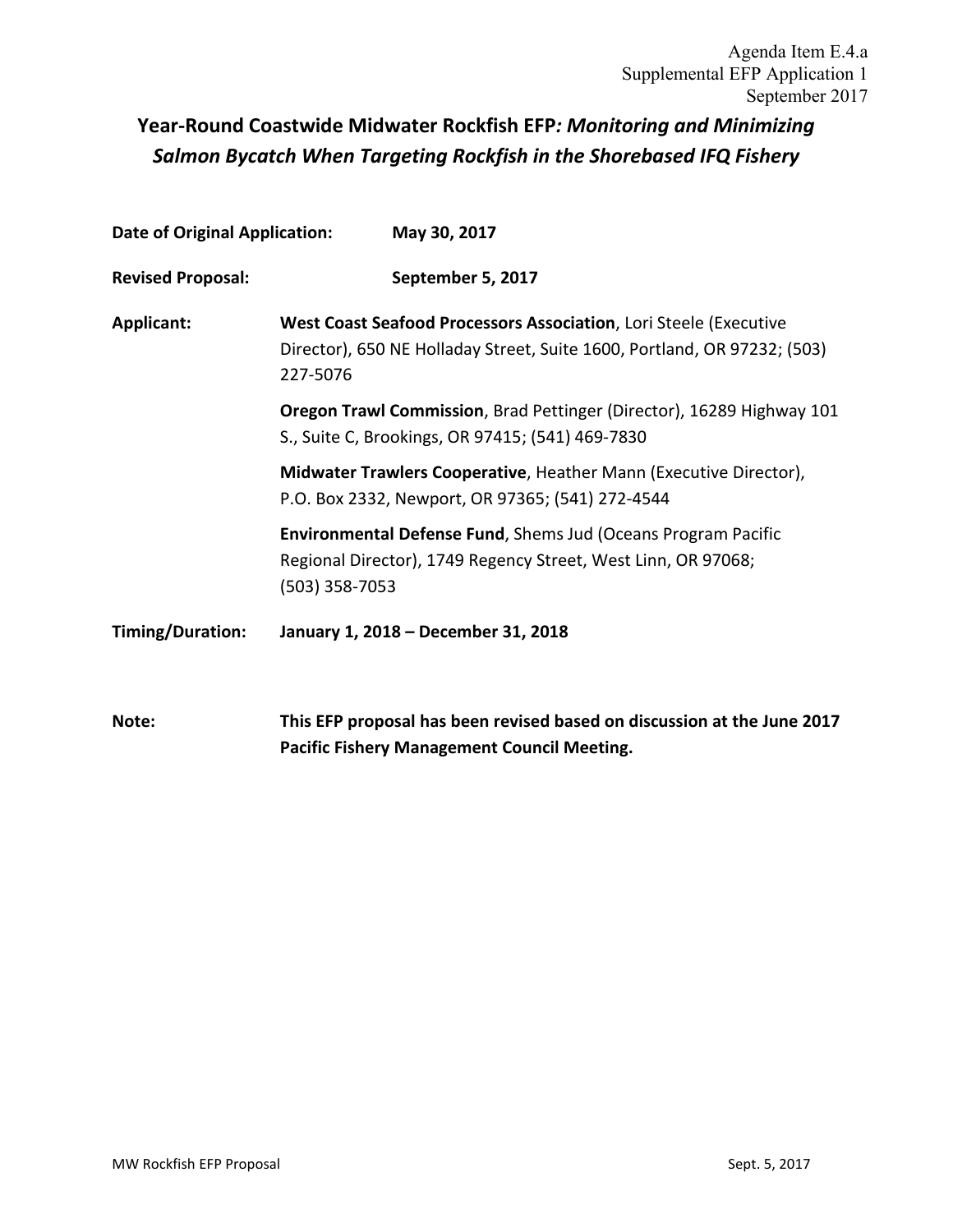# Year-Round Coastwide Midwater Rockfish EFP: Monitoring and Minimizing Salmon Bycatch When Targeting Rockfish in the Shorebased IFQ Fishery

# **TABLE OF CONTENTS**

| 1.0 |       |  |
|-----|-------|--|
| 1.1 |       |  |
| 1.2 |       |  |
| 2.0 |       |  |
| 2.1 |       |  |
|     | 2.1.1 |  |
|     | 2.1.2 |  |
|     | 2.1.3 |  |
| 2.2 |       |  |
|     | 2.2.1 |  |
|     | 2.2.2 |  |
| 2.3 |       |  |
| 2.4 |       |  |
| 2.5 |       |  |
| 3.0 |       |  |
| 3.1 |       |  |
| 3.2 |       |  |
| 4.0 |       |  |
| 5.0 |       |  |
| 6.0 |       |  |
| 6.1 |       |  |
| 6.2 |       |  |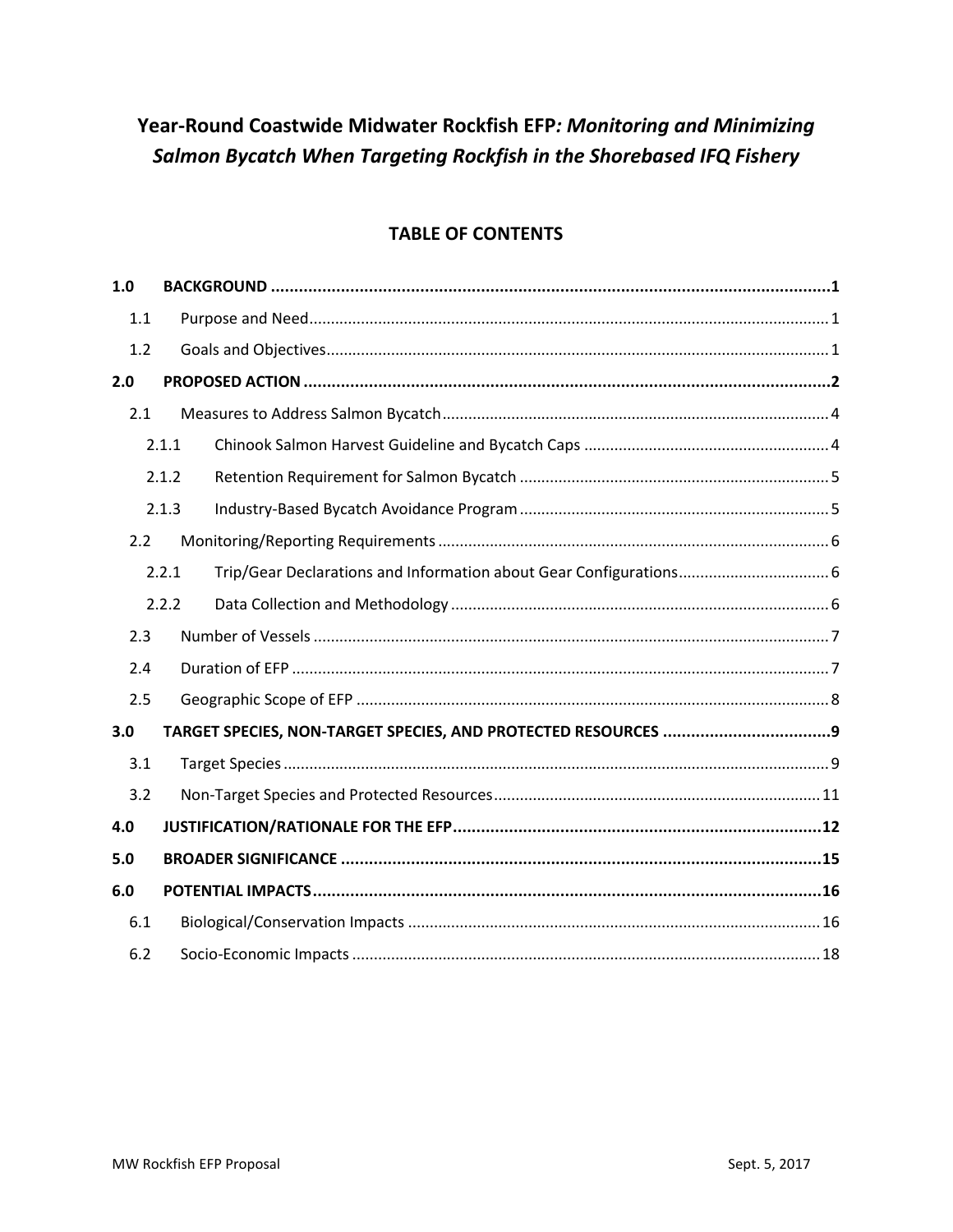#### <span id="page-2-0"></span>**1.0 BACKGROUND**

#### <span id="page-2-1"></span>**1.1 PURPOSE AND NEED**

The purpose of this exempted fishing permit (EFP) is to provide more flexibility in the configuration and use (in time and space) of midwater trawl and bottom trawl gear for participants in the groundfish trawl catch share (IFQ) program, and to provide the opportunity for vessels to use both gear types to target rockfish coastwide on a year-round basis, while ensuring that conservation objectives for the groundfish fishery continue to be met. This EFP will collect information to determine the nature and extent of bycatch of salmon and other species of concern while conducting a rockfish fishery targeting widow, yellowtail, chilipepper and other rockfish species without existing gear/time/area restrictions.

This EFP is needed to allow the fleet to develop approaches for effectively targeting rockfish while minimizing salmon bycatch to the extent practicable. It utilizes the individual vessel accountability inherent in the trawl IFQ program while providing for more fishing opportunities through flexible gear/area/time provisions that will allow fishermen, processors and associated communities to more fully realize the expected benefits of the IFQ program.

**The timing of this EFP is critical. In order to ensure success, the EFP needs to start on January 1, 2018,** to take advantage of the opportunity for market development, as discussed later in this proposal.

#### <span id="page-2-2"></span>**1.2 GOALS AND OBJECTIVES**

The goal of this EFP is to demonstrate that removal of outdated and unnecessary gear and season restrictions in the trawl IFQ program can help the groundfish industry better meet the economic objectives of the trawl catch share program while keeping bycatch of salmon and other species within allowable limits. Benefits to the fishery will likely accrue from increased efficiency, reduced costs, and increased revenues. Moreover, the flexibility afforded by this EFP is expected to foster innovation and allow for more optimal harvest operations in the bottom trawl fishery, which could reduce bycatch and provide additional conservation benefits. This EFP will also allow NMFS, through cooperation with the industry, to collect information that will better inform the implementation process for recent and future groundfish management actions (ex., trawl gear package, year-round non-whiting midwater fishery) as well as address/mitigate any bycatch concerns, if necessary, prior to full implementation.

The overall objectives of the EFP are two-fold: (1) to advance the current (2017) selective flatfish trawl (SFFT) EFP, which exempts vessels from mesh size restrictions and SFFT requirements shoreward of the Rockfish Conservation Area (RCA), while incorporating additional elements of the Council's trawl gear package; and (2) to allow EFP participants to use midwater trawl gear to target rockfish year-round in all areas, within the constraints specified in the EFP. Achieving these objectives will enhance rockfish attainment and revenues for the groundfish trawl sector by providing greater flexibility and fishing opportunities to EFP participants.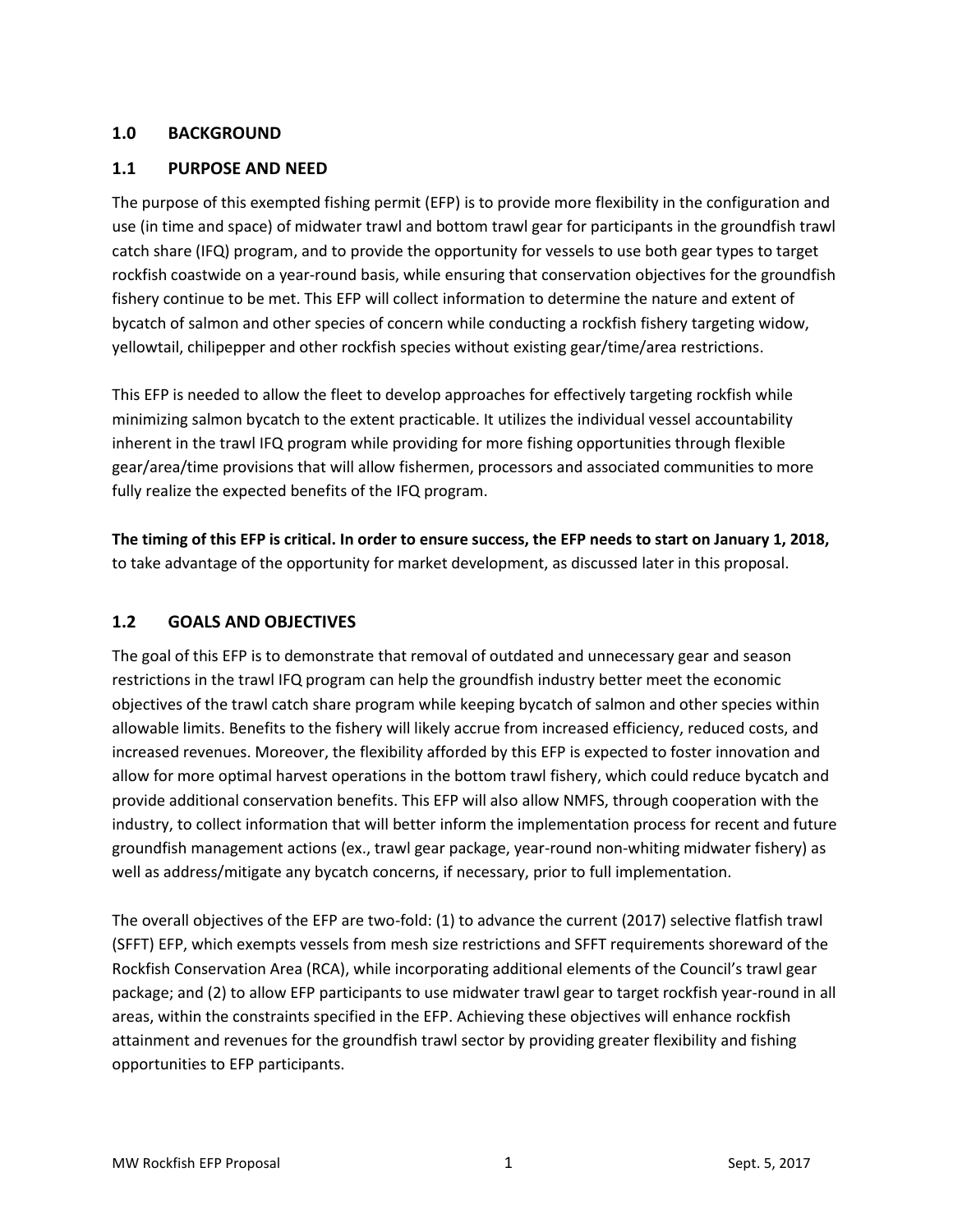The success of this EFP will be measured by the industry's ability to re-develop a targeted rockfish fishery while staying within limits established to minimize salmon bycatch. Expected outcomes include a significant increase in widow rockfish, yellowtail rockfish, and chilipepper rockfish landings, particularly during the first and last few months of the year.

- Regarding salmon bycatch, particularly Chinook salmon, the specific goal is for the EFP to remain open for the entire fishing year without the overall salmon bycatch cap being reached, demonstrating the effectiveness of industry-based salmon bycatch avoidance measures.
- With regards to a target fishery for rockfish, we aim to substantially increase combined widow, yellowtail and chilipepper rockfish landings from the current IFQ baseline of roughly 5 million pounds, thereby increasing revenues for harvesters and processors, and laying the groundwork to successfully redevelop an important sector of the groundfish fishery, which was integral to an economic production ecosystem that was disrupted when selective flatfish trawling restrictions and RCAs were imposed to protect overfished species.

Upon full implementation of the Council's trawl gear package and year-round non-whiting midwater packages, if markets can be redeveloped and infrastructure preserved, the Council and NMFS will likely take a significant step towards restoring and establishing the groundfish trawl fishery as it was envisioned with implementation of the IFQ program.

## <span id="page-3-0"></span>**2.0 PROPOSED ACTION**

The action proposed in this EFP includes: (1) a continuation of the SFFT trawl and mesh size exemptions from the 2017 Selective Flatfish Trawl EFP; (2) addition of other elements of the Pacific Council's trawl gear package approved in March 2016 (see below); and (3) an exemption for non-whiting midwater trawl vessels from the prohibition on fishing prior to May 15 (and allowance for midwater fishing inside the RCAs prior to May 15) and (4) an allowance for bottom trawl fishing inside the RCAs.

The proposed action also includes a harvest guideline and bycatch caps for Chinook salmon, as well as a number of industry-based management measures to avoid salmon and minimize bycatch (see Section [2.1\)](#page-5-0). More specifically, the EFP proposes the following:

- **I. Several major elements of the Council's trawl gear change package**, which are provided in [March 2016 Agenda Item G.8, Attachment 1](http://www.pcouncil.org/wp-content/uploads/2016/02/G8_Att1_FullVersion_Prelim_GF_GearDEIS_E-Only_MAR2016BB.pdf) *Gear Changes for the Pacific Coast Groundfish Fishery's Trawl Catch Share Program* and summarized below:
	- No minimum mesh size for bottom trawl or midwater trawl (already included for bottom trawl in 2017 SFFT EFP);
	- Mesh size measurements taken between knots or corners;
	- No codend restrictions (i.e., eliminate requirement for single-walled codend only);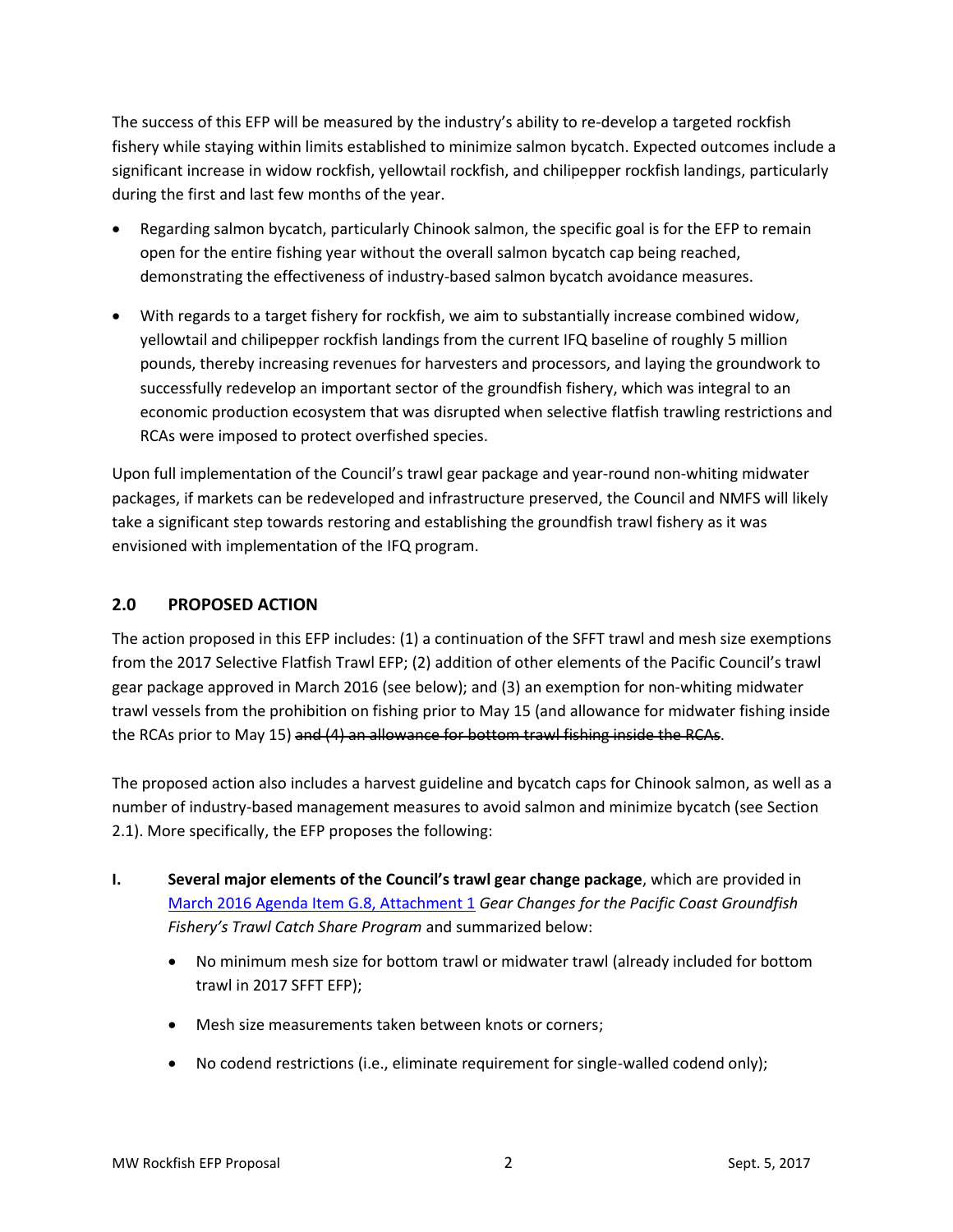- Modify SFFT definition to allow 2-seam or 4-seam nets and eliminate requirement of SFFT shoreward of RCA N of 40-10 (already included in 2017 SFFT EFP);
- Eliminate chafing gear restrictions for bottom trawl and midwater trawl;
- Multiple gears: any trawl gear allowed onboard, catch must be separated by gear type and recorded on separate tickets by gear type; and
- New haul may be brought onboard and dumped on deck before all catch from previous hauls has been stowed; no mixing of hauls until observer has collected samples.

*\*This EFP does not include an allowance for fishing in multiple IFQ management areas, which was approved by the Council in June 2016. Only the elements of the trawl gear package approved by the Council in March 2016 are included.\**

# **II. Elimination of May 15 non-whiting midwater trawl season start date requirement and corresponding restrictions from fishing in RCAs:**

- For vessels participating in the EFP, the current May 15 midwater non-whiting season start date would be eliminated, and non-whiting midwater trawl fishing could commence upon implementation of the EFP (January 1, 2018), unless otherwise specified in this EFP.
- Restrictions on the use of midwater groundfish trawl gear within the RCAs (and shoreward of the RCA south of 40-10) would be lifted for EFP participants.
- Restrictions on the use of groundfish bottom trawl gear within the RCAs would be lifted for EFP participants.

#### **III. Enrollment Provisions:**

 Initial enrollment in the EFP would be similar to the 2017 SFFT EFP. To determine the universe of EFP participants, it is anticipated that NMFS would distribute a notice to the industry prior to the end of 2017, with a specified enrollment deadline for the 2018 EFP. Vessels would be required to contact NMFS prior to the deadline to enroll in the EFP. Additional enrollment opportunities may be provided during the year, at NMFS' discretion.

#### **IV. Additional Provisions:**

- All quota required for the EFP will come from the EFP participants own IFQ quota accounts.
- Regulations pertaining to landings, discards, and trip limits for all target and non-target species remain unchanged under this EFP.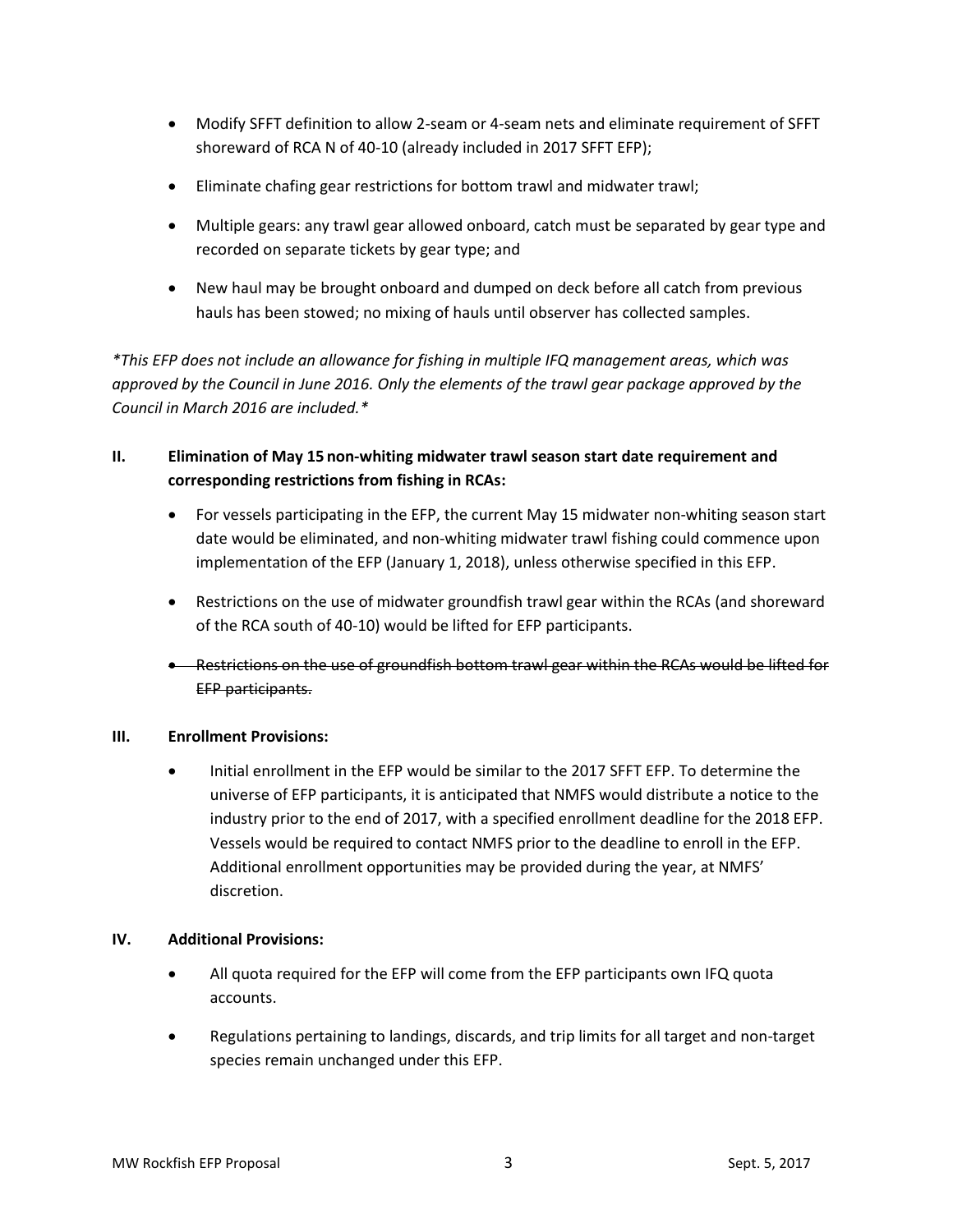All other provisions of EFP are consistent with the regulations for the groundfish bottom trawl fishery.

# <span id="page-5-0"></span>**2.1 MEASURES TO ADDRESS SALMON BYCATCH**

The industry recognizes that because there has not been a target pelagic rockfish fishery for many years, measures will need to be put in place to ensure that bycatch, and Chinook salmon bycatch in particular, is minimized.

## <span id="page-5-1"></span>**2.1.1 Chinook Salmon Harvest Guideline and Bycatch Caps**

To minimize bycatch to the extent practicable, this EFP maintains the same measures to minimize salmon bycatch as those included in the 2017 SFFT EFP and proposes an additional sub-cap on Chinook salmon bycatch south of 42° N latitude.

The measures proposed in this EFP include: a **3,547 Chinook salmon harvest guideline, which would apply to the entire midwater rockfish fishery (EFP and non-EFP). Additionally, no more than 800 Chinook salmon could be taken before May 15 (with no more than 80 taken from the area south of 42° N latitude)** to keep impacts aligned with NMFS' conclusions regarding the 2017 EFP and the current salmon Biological Opinion.

**EFP participants will also be required to participate in an industry-based bycatch monitoring/avoidance program** consistent with the 2017 SFFT EFP.

At the March 2017 Pacific Council meeting, NMFS worked with the SFFT EFP applicants and the Council's Groundfish Management Team (GMT) to develop a total bycatch estimate for the 2017 EFP that could be used as a Chinook salmon harvest guideline. This approach was adopted by the Council, and NMFS approved the harvest guideline of 3,547 Chinook salmon to assess bycatch occurring under the 2017 EFP. This guideline is based on an analysis prepared by the GMT for the 2017-2018 harvest specifications that projected the bycatch of Chinook salmon by midwater trawl vessels should the entire allocations of midwater rockfish species be attained in 2017.

The harvest guideline would apply to catch from EFP vessels, as well as non-EFP vessels targeting rockfish in the midwater trawl fishery beginning May 15, 2018. In addition, no more than 800 Chinook salmon, or a two months' share of the total harvest guideline, may be taken prior to May 15, with no more than 80 Chinook allowed to be taken from the area south of 42 degrees N. The harvest guideline and bycatch caps will be used to ensure that the EFP does not have a disproportionate impact on those ESA-listed Evolutionarily Significant Units (ESUs) present in the ocean early in the year.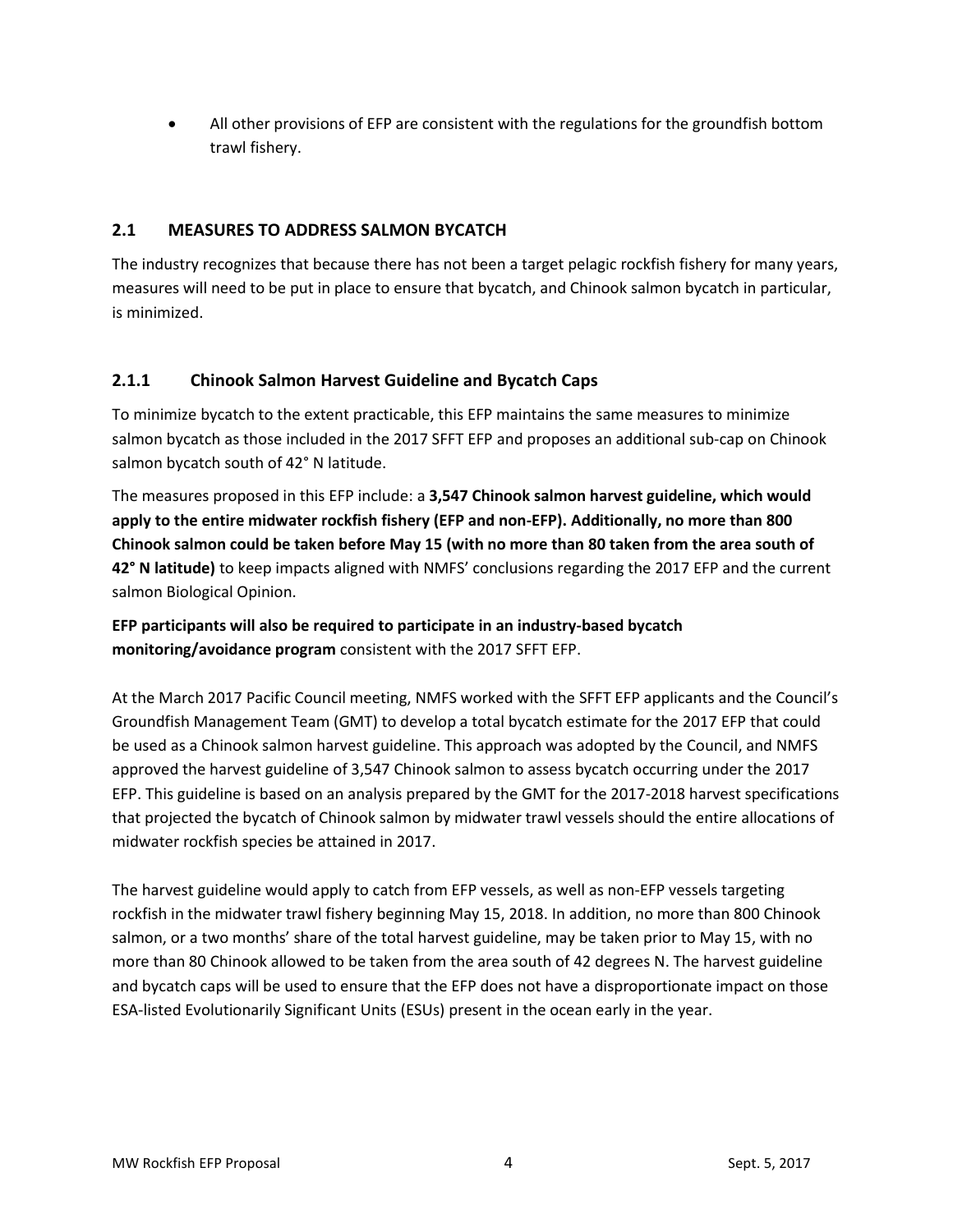# <span id="page-6-0"></span>**2.1.2 Retention Requirement for Salmon Bycatch**

Participants in the EFP will be required to retain and land salmon bycatch on all EFP trips, consistent with current requirements for vessels participating in the shoreside Pacific whiting fishery. The Pacific whiting shorebased IFQ fishery generally retains unsorted catch, and most bycatch data on salmon are gathered on shore by catch monitors at the trip level. The intent of this requirement is to improve efficiency on rockfish trips, provide for a complete census of salmon bycatch on trips in the EFP, facilitate genetic sampling, and maximize the amount of biological data collected from salmon bycatch.

Shoreside processors will be encouraged to work with food banks to donate salmon bycatch suitable for human consumption, consistent with allowances under current regulations:

*§660.140 (g)(3)(C) Prohibited species suitable for human consumption at landing must be handled and stored to preserve the quality. Priority in disposition must be given to the donation to surplus food collection and distribution system operated and established to assist in bringing donated food to nonprofit charitable organizations and individuals for the purpose of reducing hunger and meeting nutritional needs.*

## <span id="page-6-1"></span>**2.1.3 Industry-Based Bycatch Avoidance Program**

EFP vessels will be required to participate in an industry-based bycatch avoidance program focused on avoiding and minimizing Chinook salmon bycatch to the extent practicable. The rules of the avoidance program will be based on the reporting/avoidance rules established for the current SFFT EFP. The elements of the industry-based bycatch avoidance program are generally summarized below.

- **Move-Along Rule When Bycatch is Encountered** Thresholds for *high bycatch trips* and *high bycatch tows* will be established by the EFP program managers.
- A vessel that experiences a *high bycatch tow* is required to report the tow as quickly as possible (a reporting form will be provided to EFP participants). A vessel that experiences a high bycatch tow is also required to move its fishing operation before setting out gear again during the same fishing trip. The vessel captain must seek alternative fishing grounds where it is reasonable to expect the vessel to encounter less Chinook salmon bycatch.
- **There will be a three-strike rule for** *high bycatch trips* **by EFP vessels** A vessel that lands three high bycatch trips during one month will be required to declare out of the EFP for the remainder of that month and for the following month. A vessel that must declare out of the EFP due to high bycatch trips for a second time during the EFP will have its permit for this EFP permanently revoked.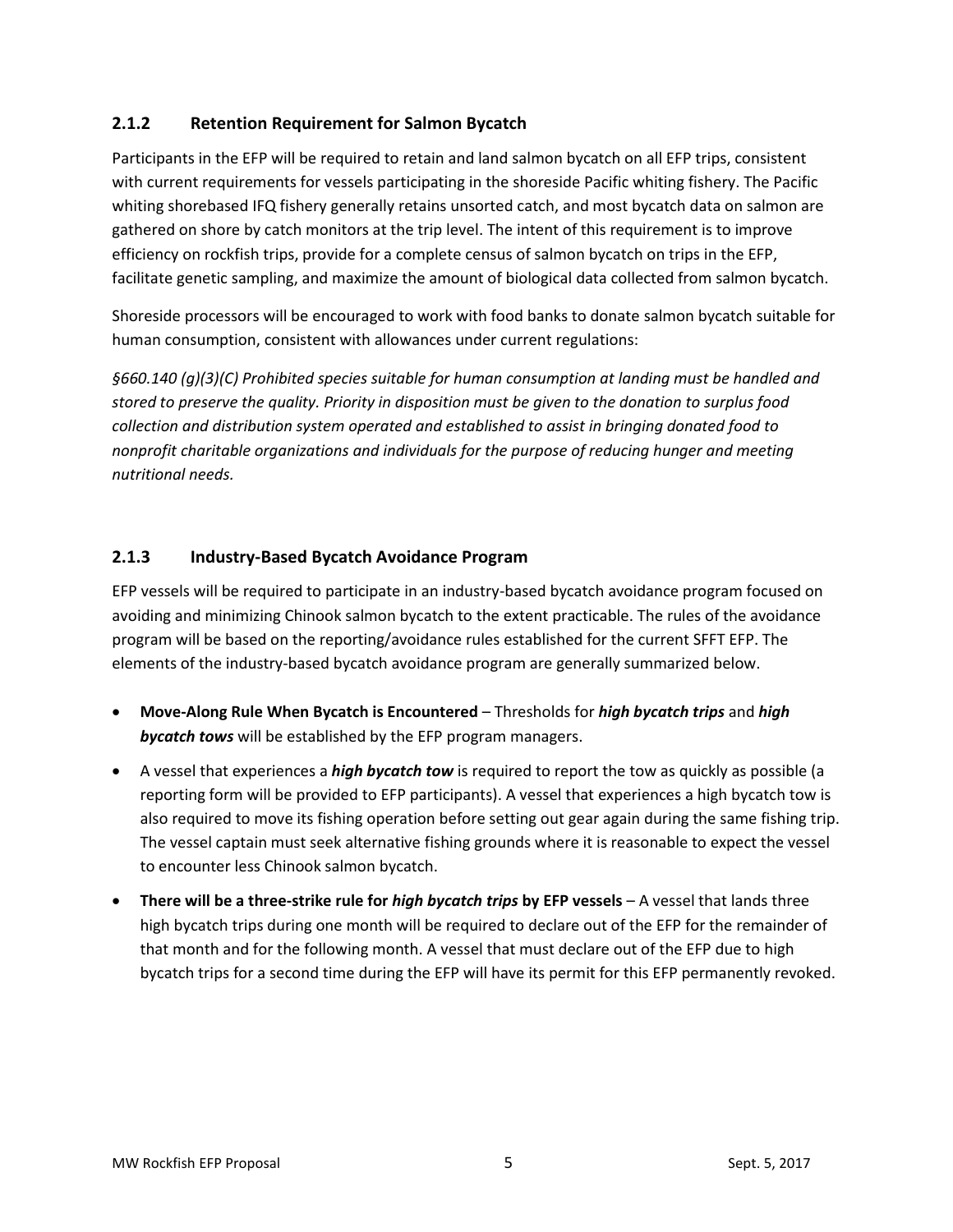# <span id="page-7-0"></span>**2.2 MONITORING/REPORTING REQUIREMENTS**

Current monitoring and reporting requirements for midwater trawl and bottom trawl vessels in the IFQ fishery are proposed for EFP participants, including 100% at-sea observer coverage (or electronic monitoring (EM) if participating in one of the EM EFPs), as well as 100% dockside monitoring as required by Amendment 20 (50 C.F.R. 660.140(h)). This will continue to ensure that the harvest limits for targeted and incidental species are not exceeded and are accurately accounted.

## <span id="page-7-1"></span>**2.2.1 Trip/Gear Declarations and Information about Gear Configurations**

EFP participants will be required to: (1) provide information to NMFS and/or PSMFC regarding specific gear configurations used in the EFP; and (2) work with NMFS and PSMFC to modify the trip/gear declaration process as needed, to accommodate the use of multiple trawl gears on one trip, and to accurately document gear type use at the haul level. Consistent with the June 2017 Enforcement Consultant (EC) recommendations, this EFP can also test the ability of observer and/or electronic monitoring observations to accurately confirm the type of gear being used on each haul.

In general, electronic fish tickets are able to capture multiple gear types on a single ticket by species and weight, so there should be no accounting issues associated with allowing multiple trawl gear types on one trip. However, it may be more challenging for enforcement personnel to track fishing activity by gear type on a more real-time basis. At the June 2017 Council meeting, the EC identified two potential enforcement concerns associated with the EFP proposal, both of which relate to the ability to use two trawl gear types during one trip: (1) monitoring the use of bottom trawl gear outside the RCA; and (2) monitoring midwater trawl gear within the RCA and the challenge of confirming bottom trawl gear was not used within the RCA during the trip. The EC agreed these concerns may be mitigated by enhancing the declaration process under the EFP to declare which gear type is being used at a given time.

#### <span id="page-7-2"></span>**2.2.2 Data Collection and Methodology**

This EFP includes several methods for data collection:

- Data on catch and bycatch of all species will continue to be collected by at-sea observers and shoreside monitors consistent with current regulations for vessels participating in the bottom trawl and midwater trawl fisheries.
- As previously noted, EFP participants will work with WCSPA/OTC/MTC to monitor salmon bycatch as close to real-time as possible and avoid/minimize bycatch as the EFP progresses.
- We intend to continue working with Pacific States Marine Fisheries Commission to compile salmon bycatch data from EFP trips on a weekly basis, which we can use to communicate to the fleet and work with EFP participants to avoid and reduce bycatch to the extent practicable.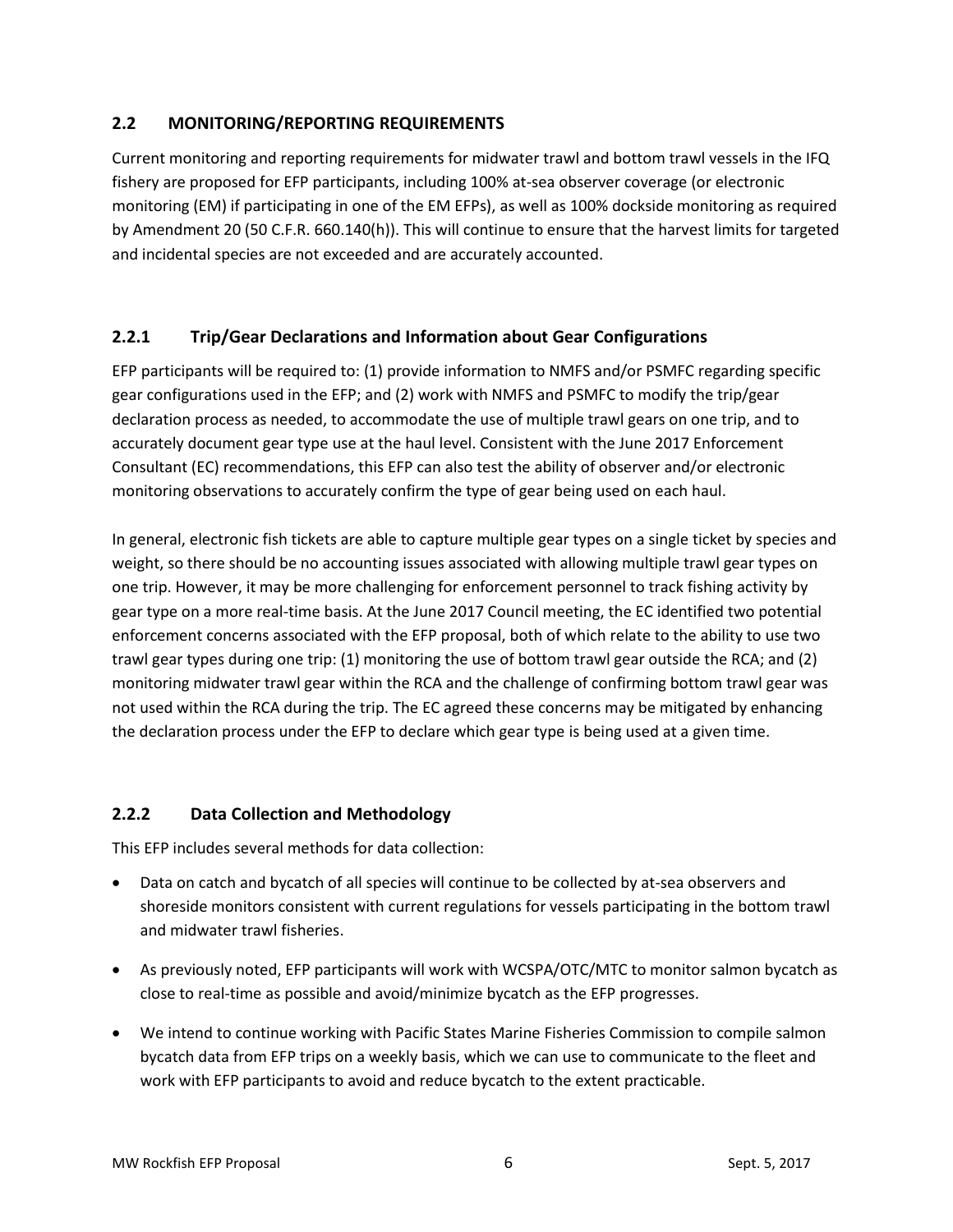• In addition to ensuring accurate accounting and providing an opportunity for shoreside processors to work with local foodbanks to reduce waste while providing nutritious food to the public, the requirement to retain/land all salmon bycatch on EFP trips should increase samples available or genetic testing to determine how many Chinook have been harvested from each of the ESA-listed ESUs. Additional genetic information could help inform future approaches to avoid sensitive ESUs and ultimately enhance the long-term management of both groundfish and salmon.

#### <span id="page-8-0"></span>**2.3 NUMBER OF VESSELS**

**Initially, this EFP will be open to all bottom trawl and midwater trawl vessels participating in the shorebased IFQ fishery.** However, in order to identify and limit the specific universe of participants, vessels will be required to notify NMFS of their interest in participating prior to the start of the EFP. It is anticipated that NMFS would distribute a notice to the industry prior to the end of 2017, with a specified EFP enrollment deadline.

**The initial enrollment process will define the actual number of participants in the EFP.** This is the same approach that was utilized to identify participants in the 2017 SFFT EFP.

#### <span id="page-8-1"></span>**2.4 DURATION OF EFP**

**This EFP is proposed for one year – January 1, 2018 through December 31, 2018.** The bulk of landings from EFP participants are likely to come early and late in the year – before the primary whiting season starts (between January and May), and when pelagic rockfish fishing improves again in the late fall (October –December).

It is critical that this opportunity be available early in the year for several reasons. First, without gear flexibility and non-whiting midwater season flexibility, access to abundant pelagic rockfish ACLs will not be available until May 15, 2017. The fleet would lose nearly 40% of the fishing year. Further, it will be difficult to take advantage of abundant rockfish populations with a May start because shrimp and whiting seasons will also be underway at that point limiting available processing capacity and filling markets with rockfish taken as bycatch in those fisheries. Finally, consumer demand is higher around Lent and lower over the summer (grilling season).

Accessing consumer demand requires months of preparation. Processors and distributors, working with retailers, plan promotions three to four months in advance, so that:

- Processors can work with fishermen to ensure delivery of product;
- Processing employees can be trained and filet stations made available at the plant;
- Trucking and delivery logistics can be arranged;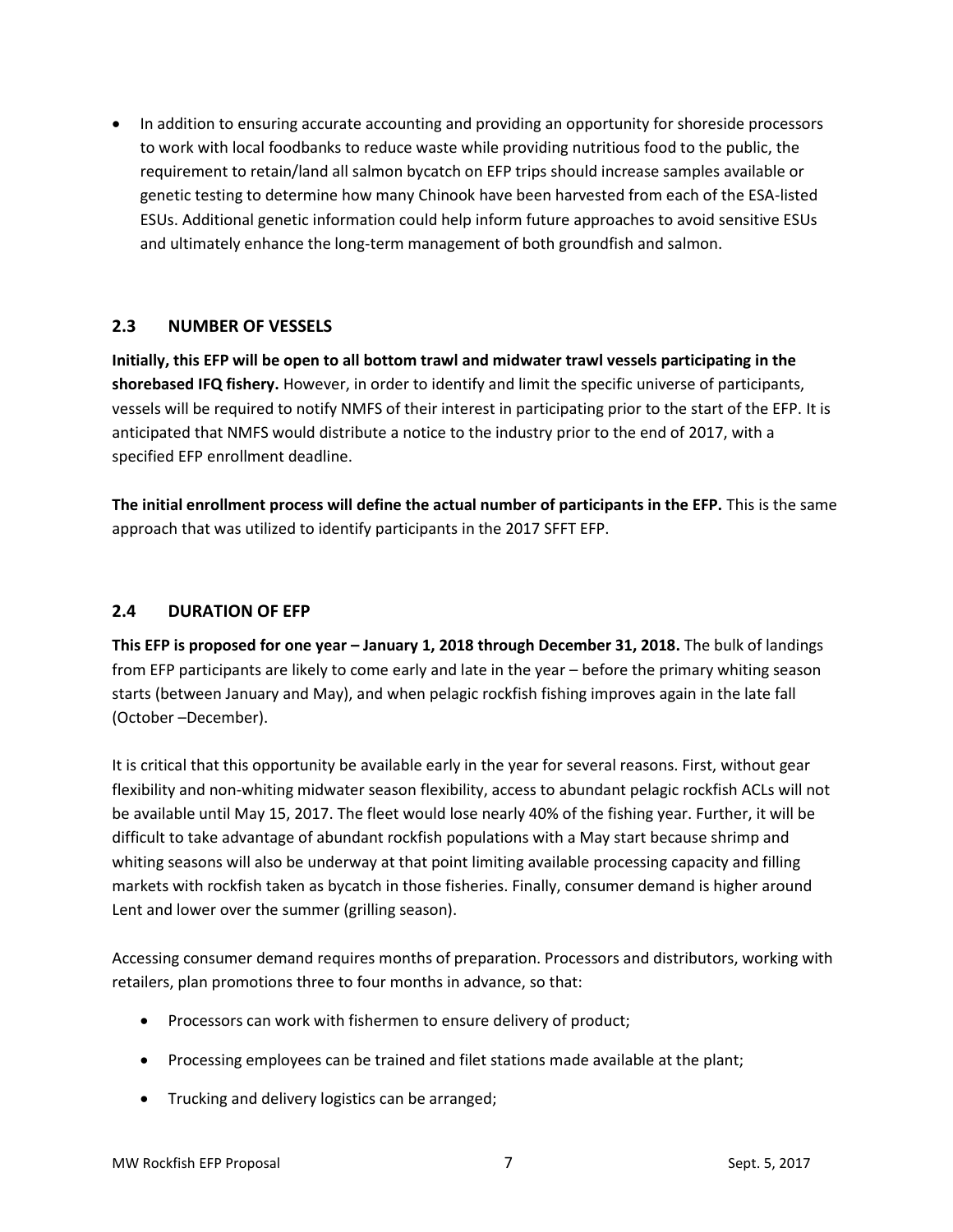- Retail seafood case space acquired;
- Retail ads designed and printed;
- Retail staff educated and trained to answer questions;
- Related marketing materials and products are available at the seafood counters or points of sale.

Thus, marketing rockfish when seafood demand is high -- during Lent -- will help ensure rockfish will remain in retail seafood sections at times when seafood demand is less, such as summertime, when consumer interests favor other proteins. Trying to begin a marketing initiative when seafood demand is low will be twice as difficult. If the timing of this effort is not well-coordinated, it may not be possible to determine feasibility re-establishing the winter rockfish markets. As a consequence, the whole seafood industry could miss a prime opportunity and infrastructure may be lost. Due to the late implementation of the SFFT EFP in 2017, we largely missed the opportunity to begin to rebuild rockfish markets.

# <span id="page-9-0"></span>**2.5 GEOGRAPHIC SCOPE OF EFP**

# **This EFP would allow the midwater trawl fishery to operate within the RCAs, coastwide, on a yearround basis, consistent with all of the requirements identified in this proposal.**

At its June 2017 meeting, the Pacific Council directed NMFS to review the options for decision-making on the operation of this EFP south of 42 degrees N. latitude and report to the Council in September, including consideration of delaying approval of the EFP south of 42 degrees N latitude until 2018 preseason Chinook forecasts are available, and/or approving only limited elements of the EFP for the area south of 42 degrees N latitude.

The 2017 SFFT EFP has been limited to the area north of 42° N. latitude for the entire year based on concerns about Chinook salmon bycatch in the Klamath Management Zone (KMZ). However, allowing some EFP activity to occur south of 42° N. lat. during 2018 would improve understanding of Chinook salmon bycatch in the area (i.e., bycatch rates and stock composition), which could help better inform future analyses related to the Council's trawl gear package and/or other management measures. In addition, it could help improve IFQ attainments, particularly of southern stocks like chilipepper rockfish, with limited salmon bycatch (if results are similar to the EFP that has occurred to the north in 2017). The groundfish industry is very sensitive to salmon bycatch concerns this year and understands that the salmon outlook for the next few years is similarly dire. As a result, this proposal includes an additional, conservative sub-cap for Chinook bycatch in the area south of 42° N. latitude for the 2018 EFP (see Sectio[n 2.1](#page-5-0) for more information).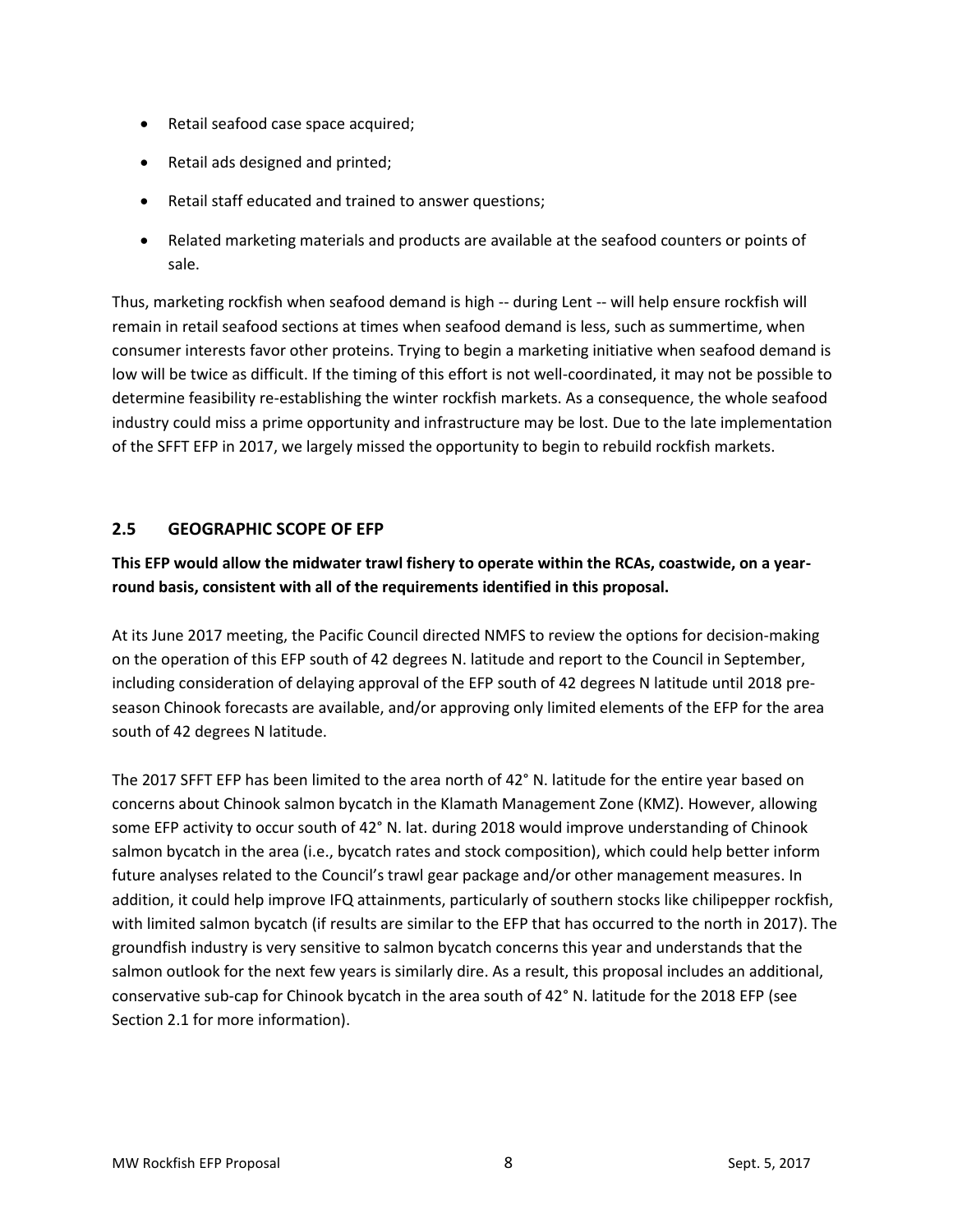## <span id="page-10-0"></span>**3.0 TARGET SPECIES, NON-TARGET SPECIES, AND PROTECTED RESOURCES**

## <span id="page-10-1"></span>**3.1 TARGET SPECIES**

There are a number of target species in the groundfish fishery, which differ based on fishing strategy, area, and time of year. This EFP is focused on redeveloping the directed rockfish fishery to catch primarily widow rockfish, yellowtail rockfish, and chilipepper rockfish. The annual catch limit for canary rockfish, which previously acted as a major choke to harvesting these and other species, is increasing significantly, providing greater opportunity to target widow, yellowtail, and chilipepper rockfish as well as other valuable shelf species. According to the most recent stock assessments:

- Widow rockfish is considered rebuilt (He et al. 2011).
- Spawning biomass of yellowtail rockfish has remained above 40 percent of unfished spawning biomass since 1995. Annual fishing mortalities have been less than F<sub>MSY</sub> since 1997, due to more restrictive regulations put in place to rebuild other overfished rockfishes (Wallace and Lai 2005).
- Chilipepper rockfish was approximately 70 percent of its unfished spawning biomass, and the exploitation rate has rarely exceeded the current target. From the late 1990s through the present, exploitation rates have been declining significantly, as a result of management measures implemented to rebuild other depleted rockfish species (Field 2007).
- A full assessment of canary rockfish was conducted in 2015 (Thorson and Wetzel 2015), which indicated the stock was rebuilt with a depletion of 56% at the start of 2015.

[Table 1](#page-11-0) describes the groundfish shoreside trawl allocations for a number of target species for 2017 and 2018 relative to 2016, highlighting a dramatic increase in quota for almost every stock (target stocks for this EFP are shaded in gray). The 2018 allocations of chilipepper and widow rockfish increased 154% and 797%, respectively, from 2016 allocations. Table 2 summarizes average historical and recent catches of the EFP target stocks relative to the 2018 shoreside trawl allocations. The 2018 allocations for the target rockfish species under this EFP represent a huge increase from recent and historical average catches in all cases. Widow rockfish catch could increase 25 times the 2011-2015 average under the 2018 allocation. This highlights the potential for a renewed directed rockfish fishery rivaling the historically high catches of the 1990s.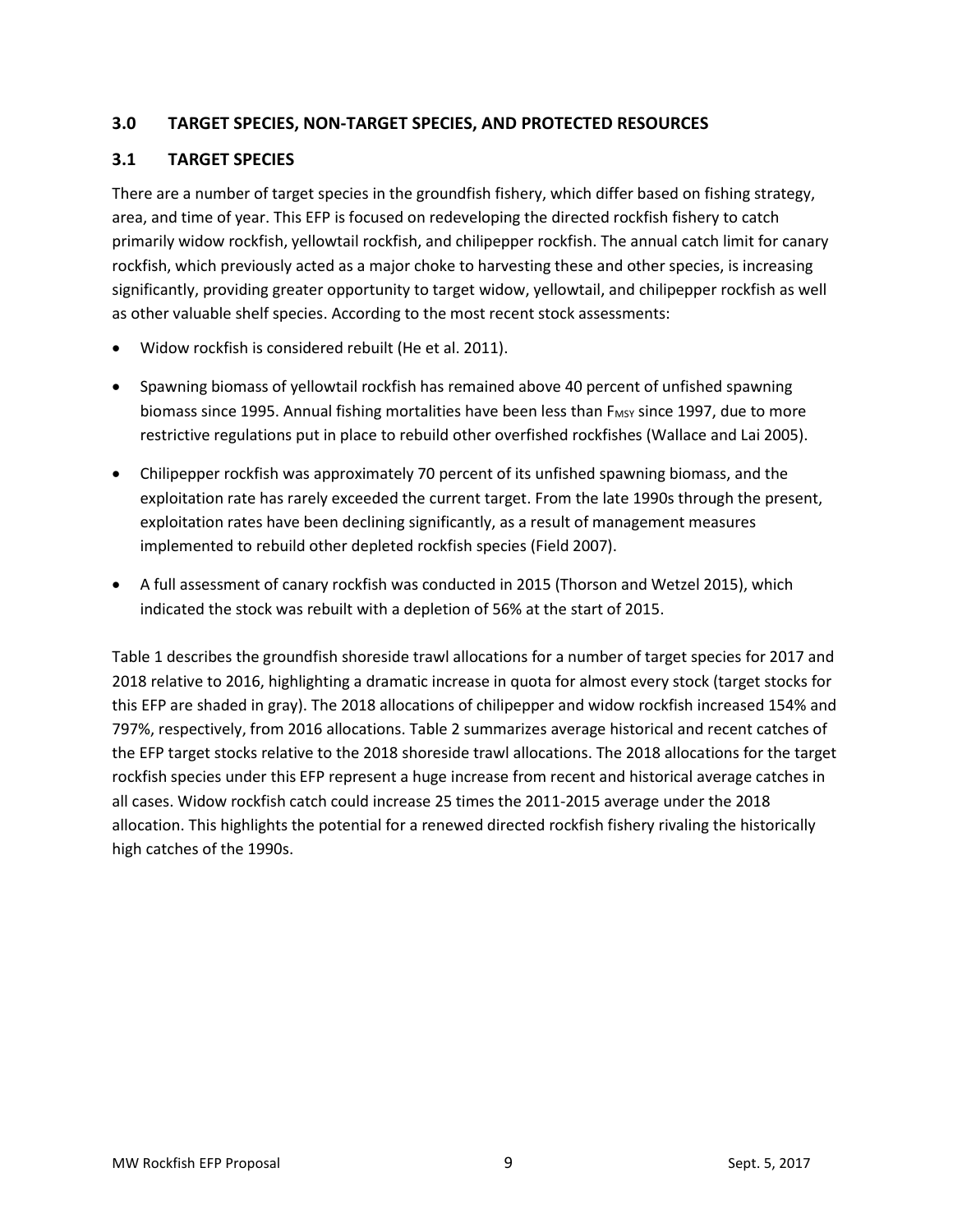|                       | 2016 SS<br><b>Allocation</b> | 2017 SS<br><b>Allocation</b> | 2018 SS<br><b>Allocation</b> | 2018 QP % of<br>2016 QP | Increase in<br>Poundage<br>2018:2016 |
|-----------------------|------------------------------|------------------------------|------------------------------|-------------------------|--------------------------------------|
| Arrowtooth flounder   | 6,687,458                    | 24,516,697                   | 24,388,608                   | 365%                    | 17,674,695                           |
| Bocaccio rockfish     | 187,437                      | 666,677                      | 628,972                      | 336%                    | 479,234                              |
| Canary rockfish       | 98,062                       | 2,235,705                    | 2,235,684                    | 2280%                   | 2,137,623                            |
| Chilipepper rockfish  | 2,637,280                    | 4,234,634                    | 4,067,487                    | 154%                    | 1,597,316                            |
| Darkblotched rockfish | 645,536                      | 1,119,065                    | 1,143,085                    | 177%                    | 473,519                              |
| Dover sole            | 101,370,312                  | 101,381,655                  | 101,380,736                  | 100%                    | -599                                 |
| English sole          | 14,631,287                   | 20,422,718                   | 15,339,607                   | 105%                    | 5,780,223                            |
| Lingcod N.            | 2,388,422                    | 3,030,691                    | 2,809,322                    | 118%                    | 609,173                              |
| Lingcod S.            | 929,491                      | 1,232,162                    | 1,126,110                    | 121%                    | 302,660                              |
| Pacific ocean perch   | 273,704                      | 437,176                      | 437,172                      | 160%                    | 163,468                              |
| Petrale sole          | 5,805,653                    | 6,063,366                    | 5,805,814                    | 100%                    | 246,856                              |
| Sablefish North*      | 5,315,874                    | 5,282,270                    | 5,560,000                    | 105%                    | 835,180                              |
| Widow rockfish        | 3,131,931                    | 25,116,588                   | 23,502,346                   | 750%                    | 21,984,415                           |
| Yellowtail rockfish   | 9,648,906                    | 10,022,423                   | 9,646,007                    | 100%                    | $-287,954$                           |

<span id="page-11-0"></span>**Table 1 2017/2018 Shoreside Trawl Allocations (Pounds) Compared to 2016 Allocations for Key Groundfish Stocks**

*Source: CFR* 

*\*The 2018 figure for N Sablefish represents the shoreside allocation only. The total trawl allocation is 2,572 mt, with a 50 mt allocation to the at-sea sector.*

# **Table 2 Average Historical and Recent Catch (Pounds) of Target Species Compared to 2018 Shoreside Trawl Allocations**

|                      | Average<br>1995-1999 | Average<br>2001-2010 | Landings<br>2011-2015 | 2018 SS Trawl<br><b>Allocation</b> |
|----------------------|----------------------|----------------------|-----------------------|------------------------------------|
| Chilipepper Rockfish | 2,861,986            | 299,828              | 575,406               | 4,067,487                          |
| Widow Rockfish       | 10,937,672           | 608,475              | 1,016,330             | 23,502,346                         |
| Yellowtail Rockfish  | 5,792,916            | 1,466,072            | 3,044,580             | 9,646,007                          |
| <b>Total</b>         | 19,592,574           | 2,374,375            | 4,636,316             | 37,215,840                         |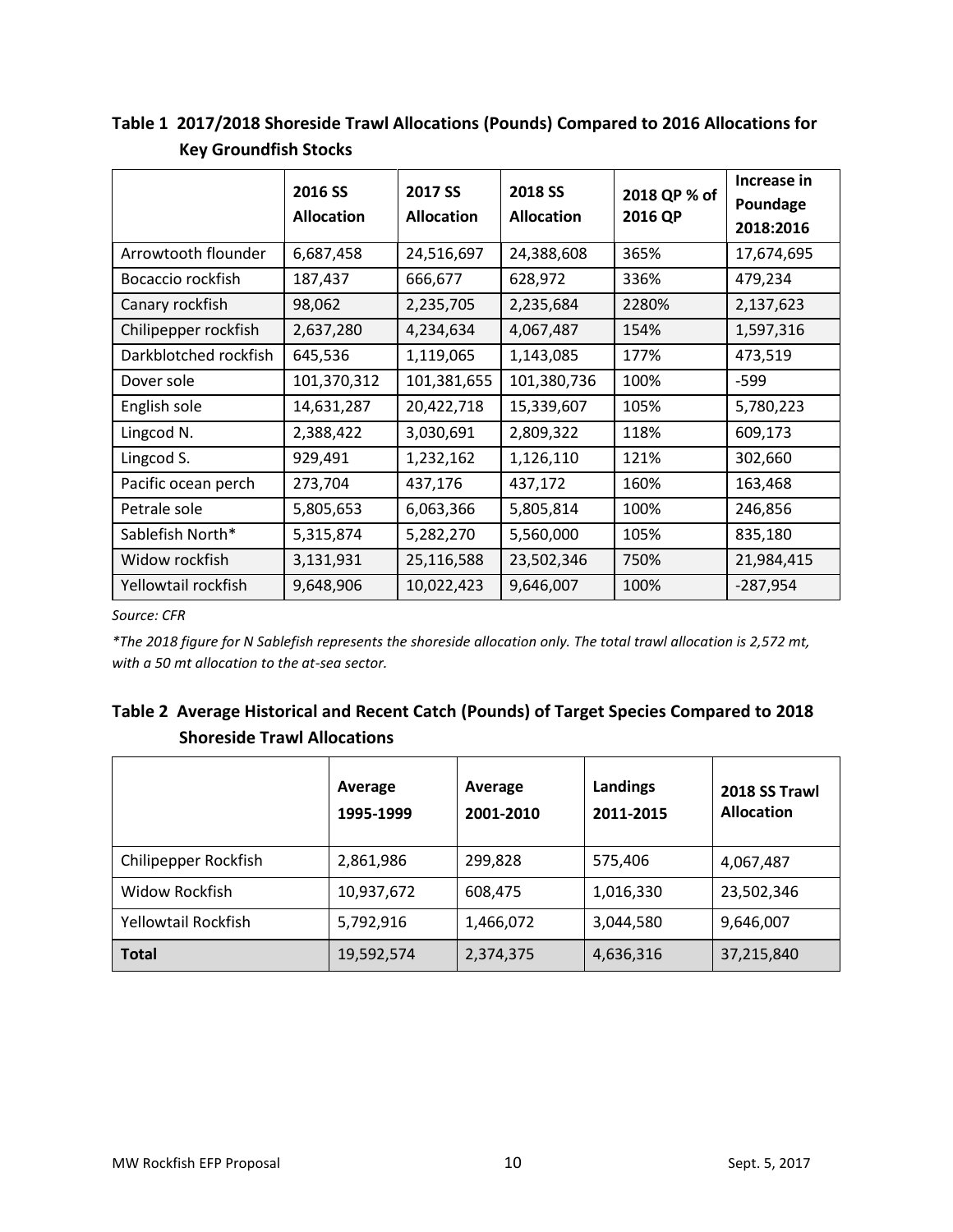# <span id="page-12-0"></span>**3.2 NON-TARGET SPECIES AND PROTECTED RESOURCES**

#### *Non-Target Species*

Non-target species in the groundfish bottom trawl fishery are described in Section 3.2.2 of the March 2016 Draft EIS for the Council's trawl gear change package. We do not anticipate that EFP fishing will lead to a significant increase in catch of non-target species relative to non-EFP bottom trawl activity, even though target species catch is expected to increase significantly. On the contrary, the intent of the EFP is to reduce the incidental catch of some non-target species by providing groundfish fishermen more flexibility to configure their nets to more efficiently catch target species and reduce the catch of unwanted, overfished, and/or prohibited species.

To date, fishing under the 2017 SFFT EFP has resulted in minimal bycatch of salmon and other nontarget species despite over 2 million pounds of rockfish landed. As of August 28, 2017, nine vessels have landed fish in the SFFT EFP, landing 2,064,562 pounds of groundfish on 42 trips [\(Table 3\)](#page-12-1). A total of four (4) Chinook salmon, 0 unidentified salmon, 0 coho salmon, 0 eulachon, and 0 green sturgeon have been caught on all SFFT EFP trips in 2017.

## <span id="page-12-1"></span>**Table 3 Catch and Bycatch YTD on Trips Taken in 2017 Selective Flatfish Trawl EFP**

| Year          | # Vessels | # Trips | # Chinook | # Unid.<br>Salmon | # Coho | # Green<br>Sturgeon | # Eulachon | Groundfish<br>(Total Lbs.) |
|---------------|-----------|---------|-----------|-------------------|--------|---------------------|------------|----------------------------|
| 2017 SFFT EFP |           | 42      |           | ◡                 | u      |                     |            | 2,064,562                  |

*\*Data reflects catch through August 28, 2016.*

So far this year, fishing in the non-whiting midwater trawl fishery (open May 15, 2017) has resulted in minimal bycatch of salmon and other non-target species as well, with over 6 million pounds of rockfish landed. As of August 28, 2017, thirteen (13) vessels have landed fish in the non-whiting MWT fishery, landing 6,520,797 pounds of groundfish on 76 trips since May 15, 2017 [\(Table 4\)](#page-12-2). Ten (10) Chinook salmon, 7 unidentified salmon, 0 coho salmon, 0 eulachon, and 0 green sturgeon have been caught on non-whiting MWT trips taken so far this year.

<span id="page-12-2"></span>

| Table 4 Catch and Bycatch YTD on Trips Taken in Non-Whiting MWT Fishery (Open May 15, 2017) |  |  |
|---------------------------------------------------------------------------------------------|--|--|
|---------------------------------------------------------------------------------------------|--|--|

| Year     | # Vessels | # Trips | # Chinook | # Unid.<br>Salmon | # Coho | # Green<br>Sturgeon | # Eulachon | Groundfish<br>(Total Lbs.) |
|----------|-----------|---------|-----------|-------------------|--------|---------------------|------------|----------------------------|
| 2017 MWT | 13        | 76      | 10        |                   |        |                     |            | 6.520.797                  |

*\*Data reflects catch through August 28, 2016.*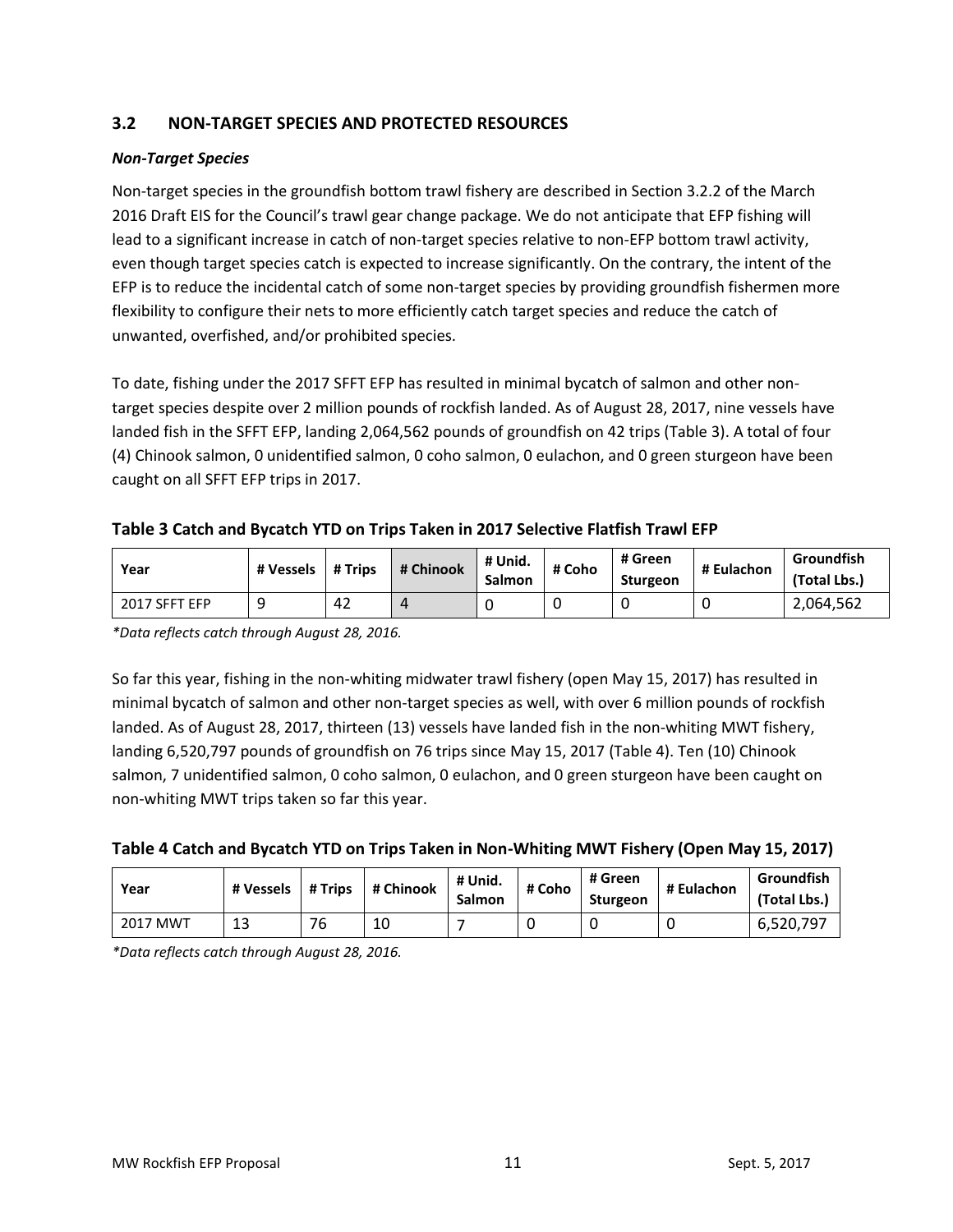#### *ESA-Listed Species*

The non-target species of particular concern under this EFP is ESA-listed Chinook salmon. The Chinook ESUs that NMFS has concluded to be affected by the groundfish fisheries are Snake River fall Chinook, Upper Willamette River Chinook, Lower Columbia River Chinook, Puget Sound Chinook, Sacramento River winter-run Chinook, California coastal Chinook, and Central Valley spring-run Chinook (NMFS 2006). Chinook bycatch is addressed and minimized to the extent practicable in this EFP – see additional discussion in Sectio[n 4.0.](#page-13-0)

## <span id="page-13-0"></span>**4.0 JUSTIFICATION/RATIONALE FOR THE EFP**

This EFP directly addresses almost all of the EFP priorities identified by the Council in its Operating Procedures (see [COP 19 regarding Consideration of Exempted Fishing Permits for Groundfish Fisheries\)](http://www.pcouncil.org/wp-content/uploads/cop19.pdf) by emphasizing resource conservation and management with a focus on bycatch reduction, which is the Council's highest priority. It encourages innovative gear modifications and fishing strategies to reduce bycatch as well as the development of new market opportunities for the industry. By allowing this opportunity, the harvest of rockfish should increase considerably, which would enhance attainment of optimum yield in the groundfish fishery, consistent with National Standard 1 of the Magnuson-Stevens Fishery Conservation and Management Act (MSA).

#### *Elimination of Gear, Time, and Area Restrictions for IFQ Vessels*

Between 1980 and 2000, the shoreside trawl fishery landed more than 60 million pounds of rockfish annually, worth roughly \$25-30 million in 2016 dollars. Rockfish landings declined precipitously in the early 2000s due to the declaration of a number of overfished rockfish species and corresponding measures, like the Rockfish Conservation Area (RCA) and SFFT, enacted to rebuild those populations. The following figure clearly illustrates the dramatic decline in widow and yellowtail landings in the early 2000s.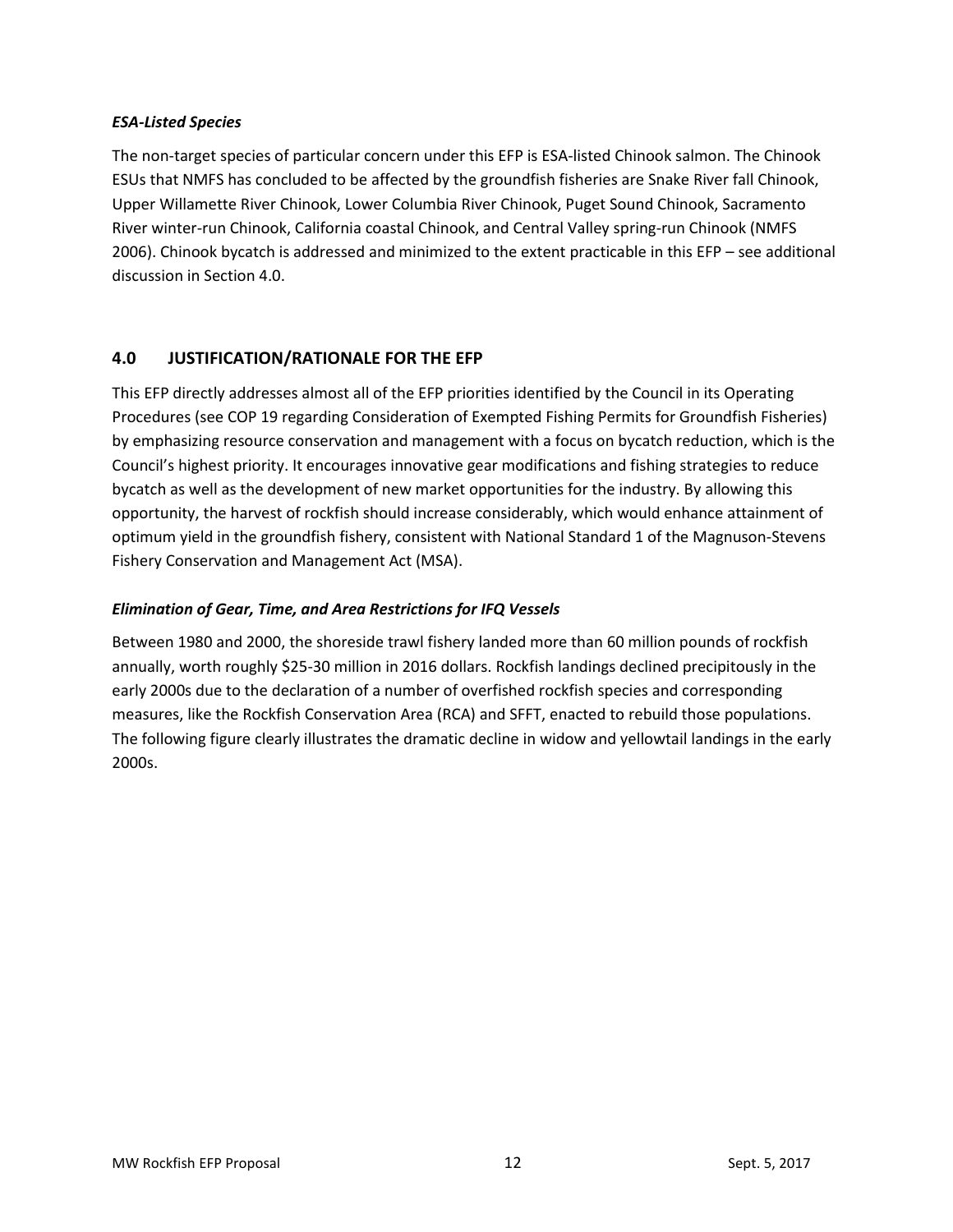

*Figure 1 Landings of Widow and Yellowtail Rockfish by Trawl Gear Type, 1981-2013 (PFMC 2015)*

Now, after more than 15 years of hard work by fishery managers and stakeholders, and sacrifice on the part of industry, several severely constraining overfished species have been declared rebuilt, and target rockfish populations are at abundant levels. The combined trawl quota for rockfish in 2018 exceeds 60 million pounds. Landing three quarters of that fish would double the value of the bottom trawl fishery bringing much needed revenue to struggling shoreside harvesters, processors and communities.

Coupled with the 2011 trawl catch-share program which allows us to know with near precision the total mortality associated with the fishery, and provides near real-time landings and discards information, there is a tremendous opportunity to build on the early success of the 2017 gear EFP by increasing attainment of abundant rockfish species in a sustainable way that fosters greater revenue and stability for harvesters, processors and associated communities.

Selective flatfish trawl gear was designed and implemented in regulation to reduce the bycatch of round fish such as rockfish and salmon, while increasing the catch of flatfish species. However, the two-seam design of the net makes it difficult to include some types of bycatch excluders. Eliminating the SFFT requirements provides fishermen with more flexibility in designing their gear and would increase the opportunity for using bycatch reduction devices of different types. It is important to note that this EFP does not eliminate the use of the selective flatfish trawl but rather expands the options available for fishermen to harvest in the most efficient manner possible.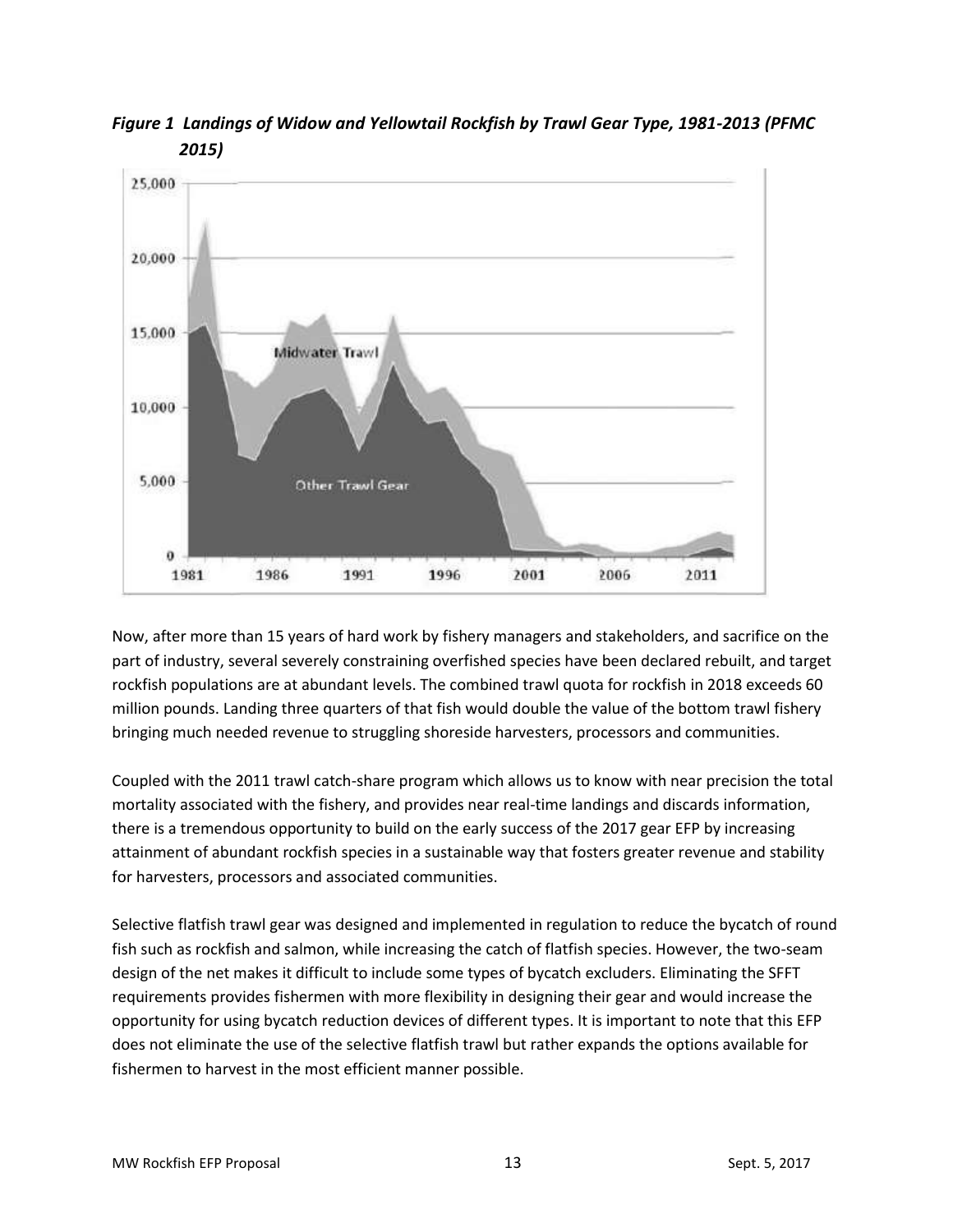Removal of the minimum mesh size and other gear requirements will enhance the opportunity provided by removing the SFFT requirement, and due to other incentives inherent in the IFQ program, will not result in a significant increase in catch of undersized and unmarketable fish or sensitive species. Specifically, removal of the minimum mesh size requirement will:

- Enhance the rockfish opportunity provided by removal of the SFFT because 4.5-inch mesh results in numerous gilled widow rockfish resulting in poor functioning of excluders and added deck time cleaning the net.
- Enhance the ability to design excluders there may be places in the net where you don't want any fish to escape so that you can direct them to a sorting panel, or you want to manipulate the water flow with tighter web.
- Retain the strong economic incentives inherent in program to avoid undersized/unmarketable fish.

**Removing the May 15 non-whiting midwater season start date** will provide an additional four and half months of midwater target opportunity. As with removal of the SFFT and mesh size requirements, the incentives inherent in the IFQ program, full accountability, and the salmon bycatch avoidance mechanisms of this EFP, providing participants with flexibility to determine when, where, and how to fish for rockfish will not result in significant increases of juvenile fish, unmarketable fish, or sensitive species.

#### *Measures to Address Salmon Bycatch*

One of the primary objectives of this EFP is to better understand the nature and extent of salmon bycatch in a redeveloping year-round fishery targeting pelagic rockfish species in all areas. This EFP provides for a fishing opportunity that is necessary to improve attainment of optimum yield in the groundfish fishery and improve consistency of the Groundfish FMP with National Standard 1. However, it is equally as important to consider National Standard 9 (bycatch) and ESA requirements in order to balance the socioeconomic needs of the groundfish fishery with multiple conservation objectives. To achieve this balance, this EFP establishes a conservative salmon bycatch cap and includes industry-based initiatives for collecting information and working cooperatively to minimize bycatch and operate the fishery within acceptable limits. Participants in the EFP will agree to actions to minimize bycatch (identical to the salmon avoidance structure outlined in the 2017 gear EFP) and will comply with all provisions specified in the EFP.

The proposed salmon bycatch provisions in this EFP represent a conservative approach to address salmon bycatch because the Chinook harvest guideline represents less than half of the threshold for the bottom trawl fishery, which has taken a few hundred Chinook annually since 2006. This number was recommended by the Groundfish Management Team (GMT) because it represents the estimated total Chinook salmon taken by the midwater rockfish fishery assuming the full take of the IFQ allocation of canary, widow, and yellowtail rockfish. Due to marketing constraints, actual Chinook salmon bycatches for the midwater rockfish fishery may be lower than 3,547 fish.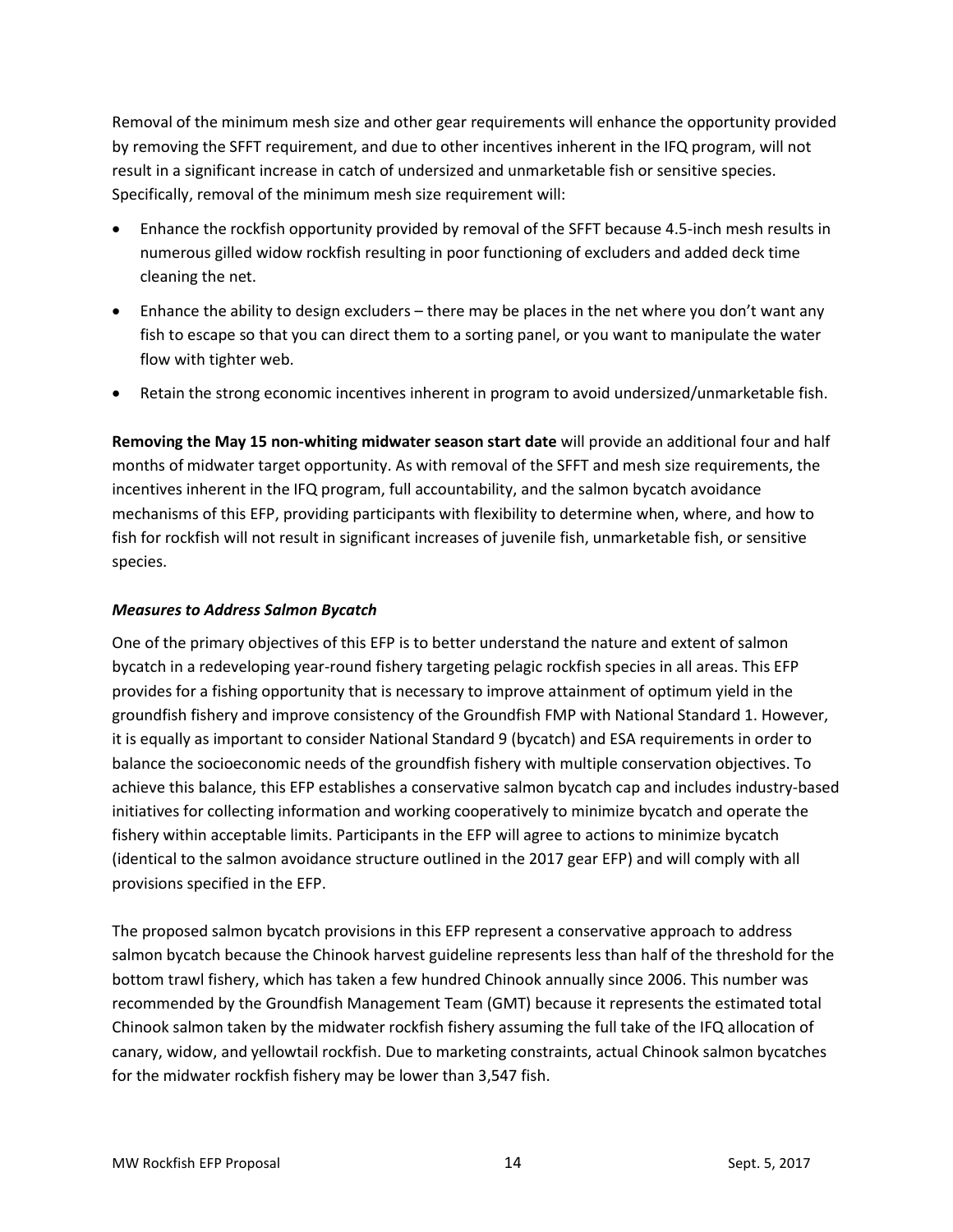The short duration of this EFP (1 year) and the provisions established in the EFP ensure that any impacts from salmon bycatch would be short-term in nature and could be mitigated quickly. Unless salmon bycatch in other sectors of the bottom trawl fishery increases significantly, it is exceedingly unlikely that this EFP would cause the any bycatch thresholds for Chinook salmon to be exceeded. To date, bycatch after several months of fishing under the 2017 SFFT EFP is only four Chinook salmon (see [Table 3\)](#page-12-1).

# <span id="page-16-0"></span>**5.0 BROADER SIGNIFICANCE**

The groundfish trawl catch share program was designed to:

Create and implement a capacity rationalization plan that increases net economic benefits, creates individual economic stability, provides for full utilization of the trawl sector allocation, considers environmental impacts, and achieves individual accountability of catch and bycatch. (TRAT FEIS, page 5, June 2010).

That broad goal is supported by the following objectives:

- 1. Provide a mechanism for total catch accounting.
- 2. Provide for a viable, profitable, and efficient groundfish fishery.
- 3. Promote practices that reduce bycatch and discard mortality and minimize ecological impacts.
- 4. Increase operational flexibility.
- 5. Minimize adverse effects from an IFQ program on fishing communities and other fisheries to the extent practical.
- 6. Promote measurable economic and employment benefits through the seafood catching, processing, distribution elements, and support sectors of the industry.
- 7. Provide quality product for the consumer.
- 8. Increase safety in the fishery.

While aspects of the overarching goal and a number of the specific objectives related to accountability, bycatch reduction and minimization of ecological impact have undoubtedly been achieved, we have yet to see any significant progress on the economic objectives, particularly for the bottom trawl fleet. Specifically, the program has so far failed to promote measurable economic and employment benefits for industry, and has not resulted in anything close to full utilization of the trawl sector allocation. In fact, overall landings were only about 20% of the allocation in 2015, and the average pounds landed under the catch share program have been lower than in the several years pre-catch shares. Coupled with high costs of participation in the program stemming from the 3% LAPP fee and the requirement for 100% industry-funded at-sea and dockside monitoring, low attainment is creating economic hardship for many fishermen and processors. Demonstrating that removal of outdated regulations, like the SFFT, enacted under a completely different management regime, can occur without adverse outcomes for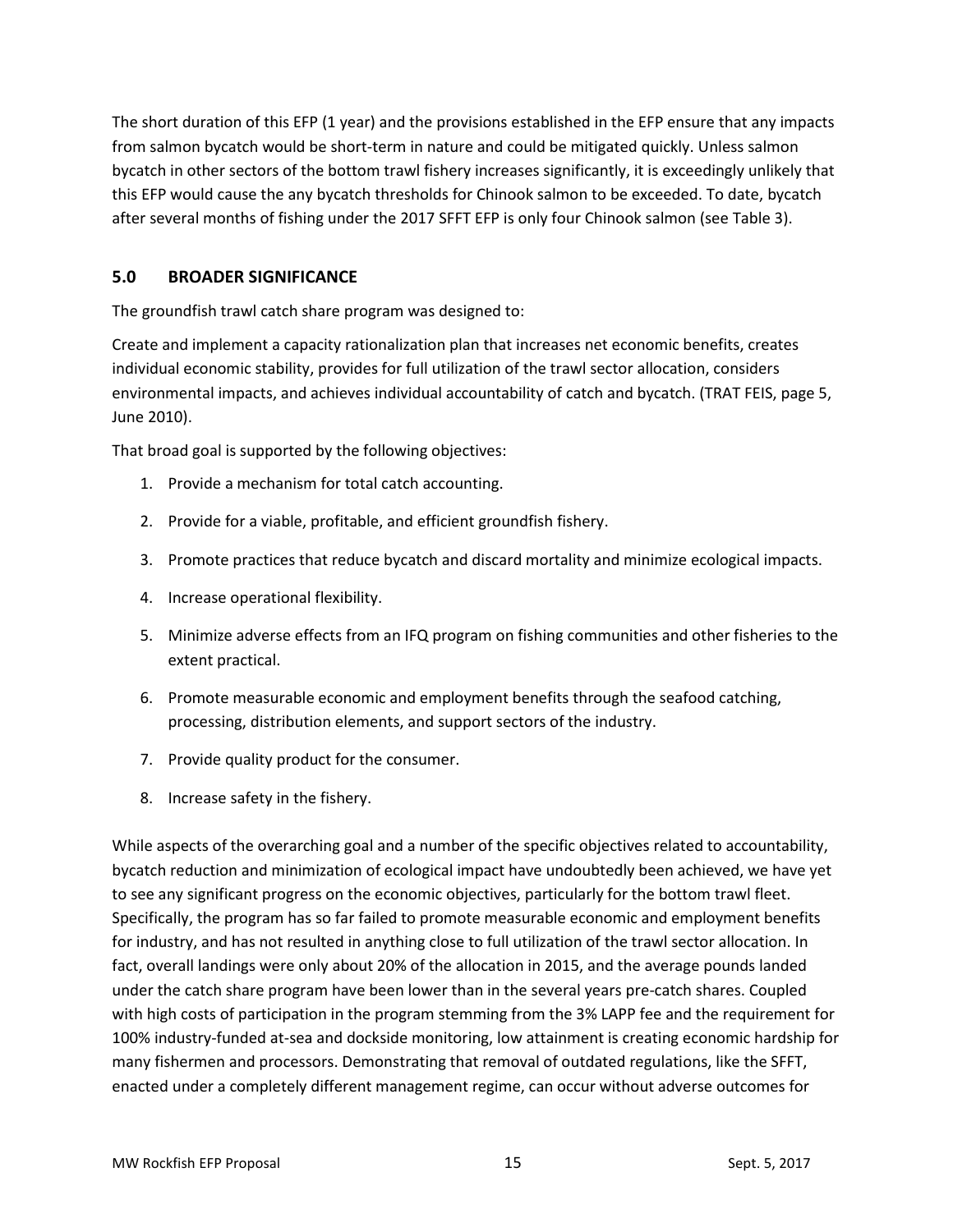salmon or other species of concern will allow the Council and NMFS to begin to peel back the layers of duplicative regulation to ultimately foster an efficient, profitable groundfish fishery that achieves the goals of Amendment 20.

## <span id="page-17-0"></span>**6.0 POTENTIAL IMPACTS**

Overall, the impacts of the EFP are not expected to be significant and are anticipated to be generally within the range of impacts analyzed as part of the Council's trawl gear change package. Annual catch limits for target species, hard quotas and other measures to minimize catch of non-target species, and 100% fleet accountability will ensure that the biological/conservation objectives of the groundfish management program will continue to be met if this EFP is authorized. The additional limitations proposed in the EFP, such as the Chinook salmon bycatch harvest guidelines and industry-based bycatch monitoring/avoidance program, are more conservative than the measures that are expected to be implemented by NMFS fleet-wide within the next year.

## <span id="page-17-1"></span>**6.1 BIOLOGICAL/CONSERVATION IMPACTS**

With the exception of a potential impact on salmon, the biological/conservation impacts of the EFP are expected to be neutral or negligible. The impacts on salmon are addressed and minimized to the extent practicable through the establishment of specific measures to address Chinook salmon bycatch, recognizing that NMFS could/would shut down the EFP at a level that is well below any bycatch threshold specified in a Salmon ESA consultation. In addition, impacts are minimized through an industry-based bycatch monitoring/avoidance program that mirrors the current program under the SFFT EFP. The potential impacts of this EFP are generally discussed below.

#### *Impacts on Target Species*

Removing the gear/time/area restrictions provides groundfish fishermen with more flexibility in the types gear they use as well as when/how they fish, which is consistent with the goals/objectives of an IFQ management program. The provisions in this EFP should allow fishermen to more effectively target some groundfish species and allow catch to increase within the constraints of annual catch limits (ACLs). Fishermen could still use selective flatfish trawl gear shoreward of the RCA coastwide; it would remain a fishing gear available for use by fishermen, but its use would not be required. This EFP gives fishermen more flexibility in their fishing strategies. They could target flatfish and reduce rockfish bycatch with selective flatfish trawl gear, or they could target other groundfish species with small footrope trawl gear that did not have a cut-back headrope.

As previously stated, catches of target species under this EFP are expected to increase substantially above recent levels but will remain within the conservation limits set forth in the groundfish harvest specifications. All catch is expected to be monitored, reported, and counted against each stocks' ACLs, consistent with current provisions in the Groundfish FMP. Nothing proposed in this EFP should affect the monitoring and accounting of target species catch, and nothing proposed in this EFP would allow for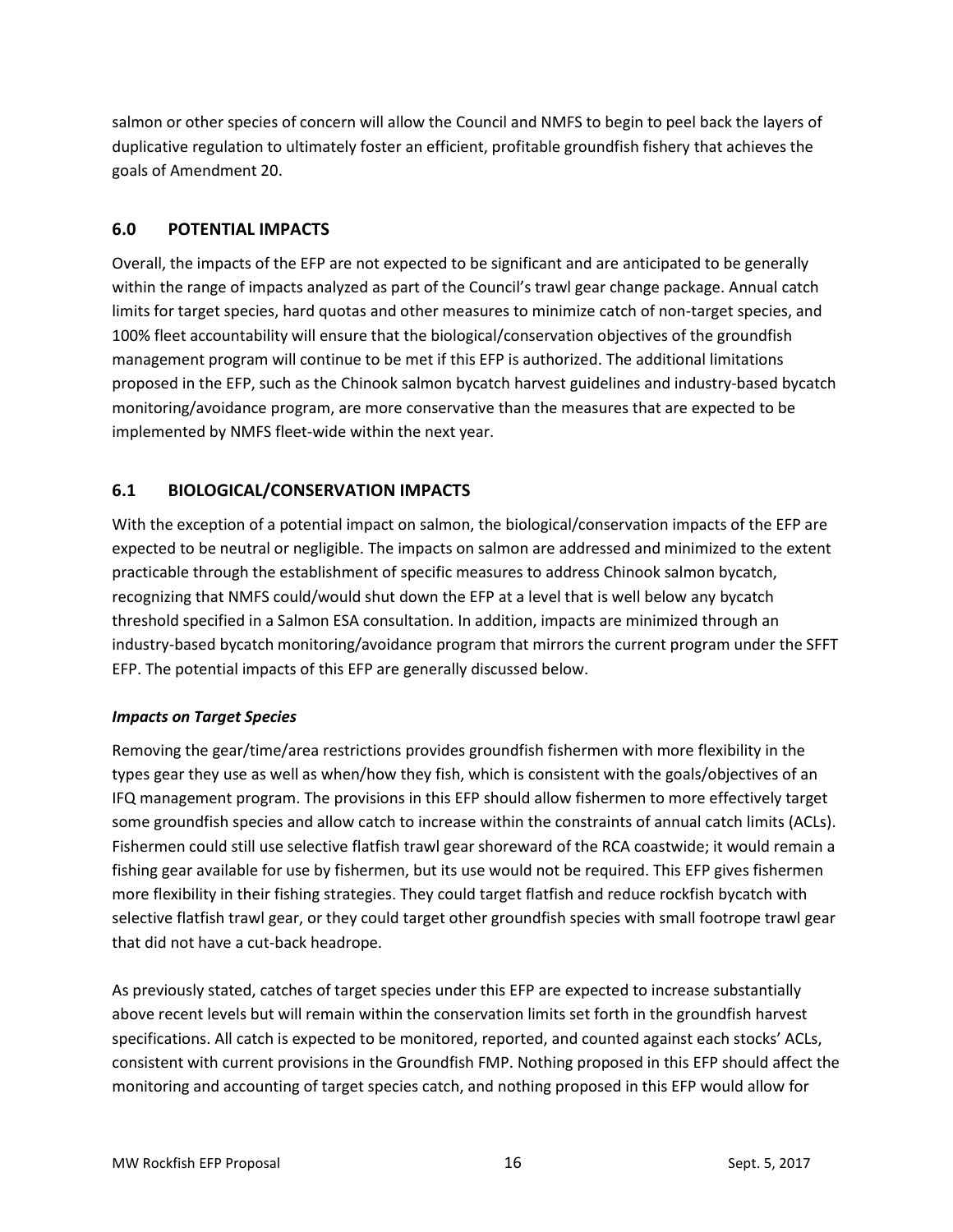catch beyond the limits provided in the harvest specifications. Target species would continue to be managed to sustainable levels with individual accountability and 100 percent monitoring. For these reasons, the impacts of the EFP on target species are expected to be neutral (i.e., within the range of impacts analyzed under the 2017-2018 harvest specifications).

#### *Impacts on Non-Target Species*

For many non-target species, the impacts of the EFP are expected to be negligible or low positive. Allowing two-seam or four-seam nets would provide fishermen with more flexibility in designing their gear and would increase the opportunity for using different types of bycatch reduction devices. Increasing the options for bycatch reduction devices would reduce the catch of certain unwanted species, possibly including some important ecosystem species. Allowing flexibility in terms of time/area fished will allow fishermen to more effectively avoid concentrations of bycatch.

This EFP could therefore have a low positive impact by reducing the incidental catch of some non-target species, which also improves stock productivity by keeping more of those fish in the ecosystem. Nontarget species, including overfished species and most non-target, non-groundfish species, would continue to be 100 percent monitored under the provisions in the trawl catch share program. In addition, the WCGOP Groundfish Mortality Report would provide annual information and catch trends.

#### *Impacts on Protected Resources*

The EFP could have a low negative impact on ESA listed Chinook salmon if more salmon are caught under the EFP relative to the status quo. The duration of the EFP (1 year) ensures any potential negative impacts would be short-term and not significant in terms of salmon conservation, recovery, and restoration. The 2006 Biological Opinion reaffirms conclusions reached in the 1999 Biological Opinion regarding the impacts of the groundfish fishery on Chinook salmon, including the 9,000-fish threshold for the bottom trawl fishery, which was determined based on fishery data from a time period when catches of the EFP target species were much higher than in recent years. Therefore, some proportion of increased effort/catch of these species was accounted for in the analyses to support the existing Biological Opinion.

Perhaps most importantly, the EFP provides a mechanism to collect much-needed data about the nature and extent of salmon bycatch in the re-emerging pelagic fishery for rockfish, particularly early in the year. This information is critical to inform the updated Supplemental Biological Opinion for Chinook salmon (currently under development).

In addition, as discussed in Section [2.0,](#page-3-0) there may be an opportunity to collect additional genetic information to determine the catch of specific Chinook ESUs under the EFP (details TBD). This could help address important research questions related to salmon stock aggregation and migratory patterns. If additional/real-time genetic testing cannot be incorporated into the EFP, the requirement to land and sample all salmon shoreside on EFP trips will significantly increase the number of available samples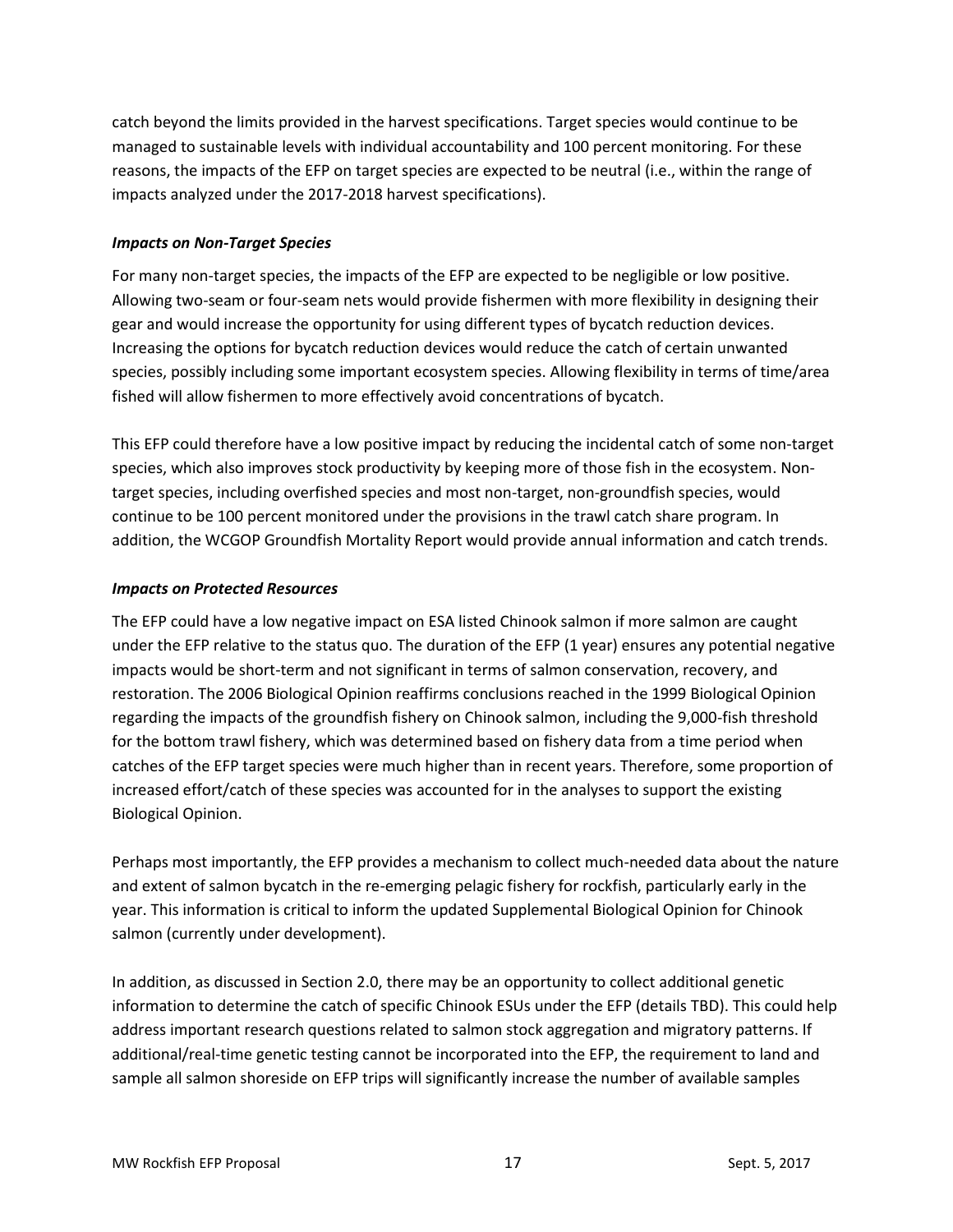which can be tested for genetic identification as resources are available. Additional genetic identification and monitoring has several advantages:

- It would provide information to estimate stock distribution and fish behavior outside of normal salmon seasons;
- The information would be added to the existing dataset used by scientists, managers and fishermen to inform future management decisions;
- The growing dataset would also be used to inform future seasonal, regional, decadal and global climate change on the distribution of salmon stocks.
- Better predicting when and where salmon stocks move can provide managers with important tools to allow more access to strong stocks while protecting weaker stocks.

The data collected through this EFP will inform and enhance the conservation and management of both groundfish and salmon. To the extent that the information collected through this EFP contributes to the understanding of Chinook salmon ESU distribution, migration, and interaction with other fisheries, the overall long-term benefits are likely to be positive.

Furthermore, to address and minimize any impacts on Chinook salmon to the extent practicable, this EFP proposes harvest guidelines and management measures for Chinook that would shut down the EFP at a level well below the bycatch threshold specified in the Salmon Biological Opinion, as well as an industry-based bycatch monitoring/avoidance program that mirrors the one utilized in the 2017 SFFT EFP. Based on Chinook salmon bycatch in the bottom trawl fishery in the first several years of the IFQ program, it appears highly unlikely that combined EFP and non-EFP Chinook salmon bycatch will come close to 9,000 fish (current threshold).

It is important to acknowledge that fishing under the 2017 SFFT EFP has resulted in minimal bycatch of salmon and other non-target species so far, despite over 1.5 million pounds of rockfish landed. As of May 24, 2017, seven (7) vessels have landed fish in the Selective Flatfish Trawl EFP, landing 1,589,322 pounds of groundfish on 34 trips [\(Table 3\)](#page-12-1). Four (4) Chinook salmon, 0 coho salmon, 0 eulachon, and 0 green sturgeon have been caught on all EFP trips to date.

# <span id="page-19-0"></span>**6.2 SOCIO-ECONOMIC IMPACTS**

The economic and social impacts of this EFP are expected to be extremely positive for groundfish fishery participants, processors, and fishing communities.

Eliminating gear/time/area restrictions will allow fishermen to optimize their gear to better take advantage of available quotas. Increased rockfish attainment in particular, made possible by removing the requirement to use a net designed to avoid rockfish, is likely to help address several of the key economic challenges experienced to date under Amendment 20 – high costs, reduced landings, and